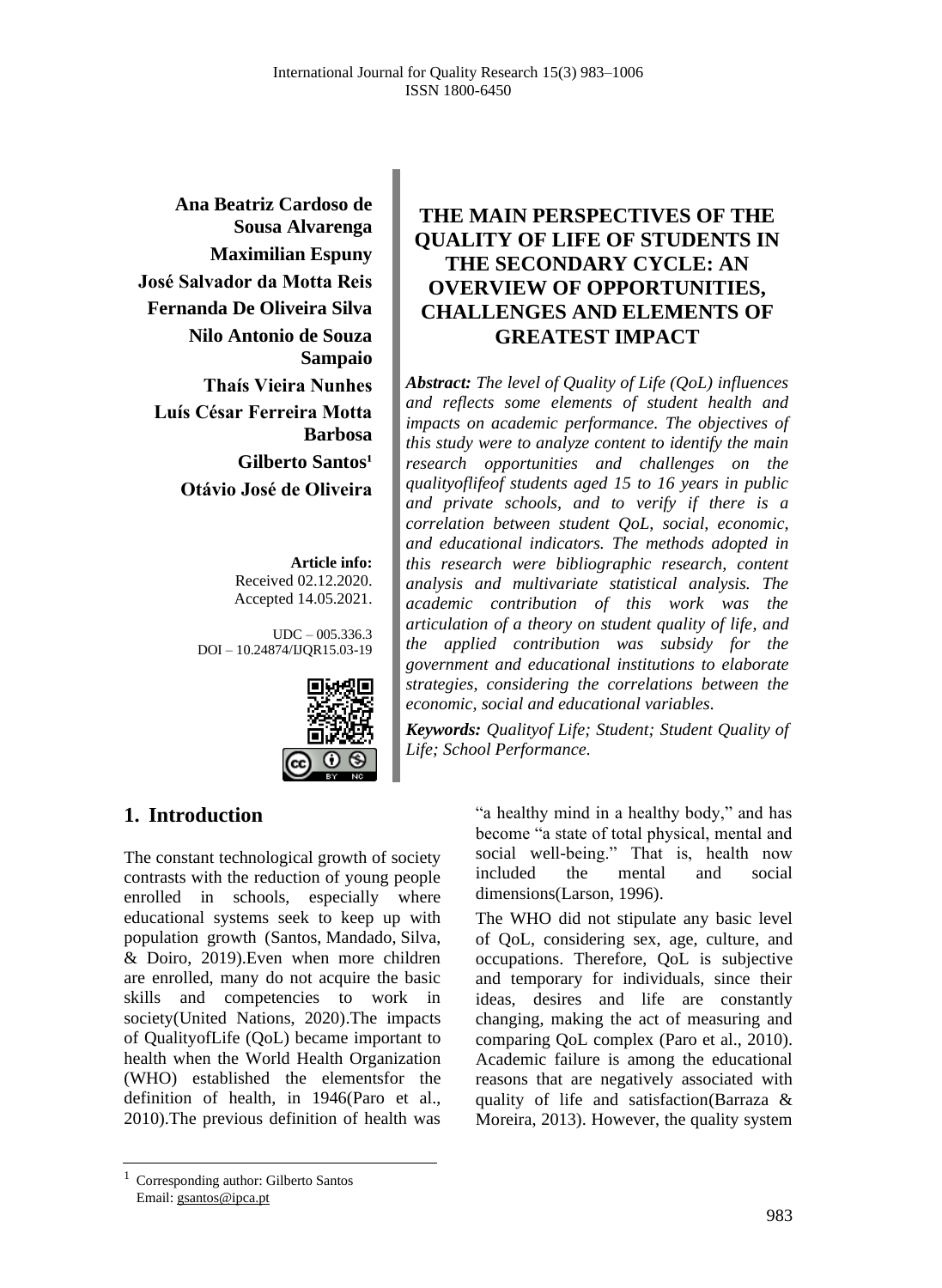

certification can help to minimize some problems (Santos et al., 2019a; Sá et al., 2019; Santos, Murmura & Bravi, 2019;Martins, Lopes & Santos 2019; Bravi Murmura & Santos, 2019; Araújo et al., 2019). Students who have gone through stressful academic or psychosocial situations tend to have a drop in quality of life. The eminent triggers of stress are school tests/exams. Even though tests are relevant to academic training, they are not favorable due to the stress that is generated for students(Hettiarachchi, Lakmal Fonseka, Gunasekara, Jayasinghe, & Maduranga, 2014).

QoL benefits from the practice of yoga, which also affects self-regulation, selfesteem, physical fitness, with improved academic performance and reduced stress(Bazzano, Anderson, Hylton, & Gustat, 2018). A moderate physical activity contributes to the development of a healthy lifestyle, resulting in improved quality of life(Panachev, 2013). Children who practice sports and exercise have superior academic performance, absorb the contents seen in the classroom better, do better in tests, among other effects. When present, safety elements, such as support nets or versatility in chores, help to eliminate risks and improve wellbeing(Gillett-Swan & Grant-Smith, 2018).

Student environments are advised to develop policies to improve interpersonal relationships and create recreational activities, such as health promotion and changes in student curriculum(Barraza & Moreira, 2013).

There are indices that can be used to illustrate the relationship between student quality of life and other variables. Among them, there is the GINI Coefficient (GC), which was originally designed to portray the difference in income distribution of the population in a given location(Yang, Zhang, Xia, & Sun, 2020). The index varies between 0 (zero) and 1 (one), where 0 represents a nation without inequality and 1 represents maximum inequality(Acurcio et al., 2020).

The GC is akin to a QoL assessment, since quality of life encompasses the subject's perception regarding their insertion in the environment(Sullivan & Sagala, 2020). Another tool is the research conducted by PISA, or Programme for International Student Assessment(Rohatgi & Scherer, 2020).

A search carried out in the Scopus database, as described in the Research Method section, identified a study that analyzed third-year medical students, who are attending the surgery course. The results demonstrate that the number of hours of sleep is correlated with cases of depression(McLeod, Evangelistta, Evans, & Meterissian, 2009).A second study assessed the quality of life of dental students at a college in the United States of America (USA) (Andre, Pierre, & McAndrew, 2017).

Considering these issues, the question that will guide this research is: What are the main opportunities, challenges and variables presented in the scientific literature for student quality of life, and what is the level of correlation with social, economic, and educational indicators?To answer this question, two objectives are proposed: (1) to carry out a content analysis to identify the main opportunities and challenges for research on the quality of life of students aged 15 to 16 years old, from public and private schools; (2) to check if there is a correlation between student QoL and social, economic, and educational indicators.

The structure of this work includes, in addition to this introduction, the theoretical framework, method, results and discussion, conclusion, and references.

### **2. Research Method**

This research can be classified as applied and exploratory, with a combined approach (qualitative and quantitative). The technical procedures adopted, respectively, were bibliographic research, content analysis and multivariate statistical analyses(Kothari &

 *A. B. C. de Sousa Alvarenga, M. Espuny, J. S. da Motta Reis,F. De Oliveira Silva, N. A. de*  984 *Souza Sampaio,L. C. Ferreira Motta Barbosa, T. V. Nunhes, G. Santos, O. J. de Oliveira*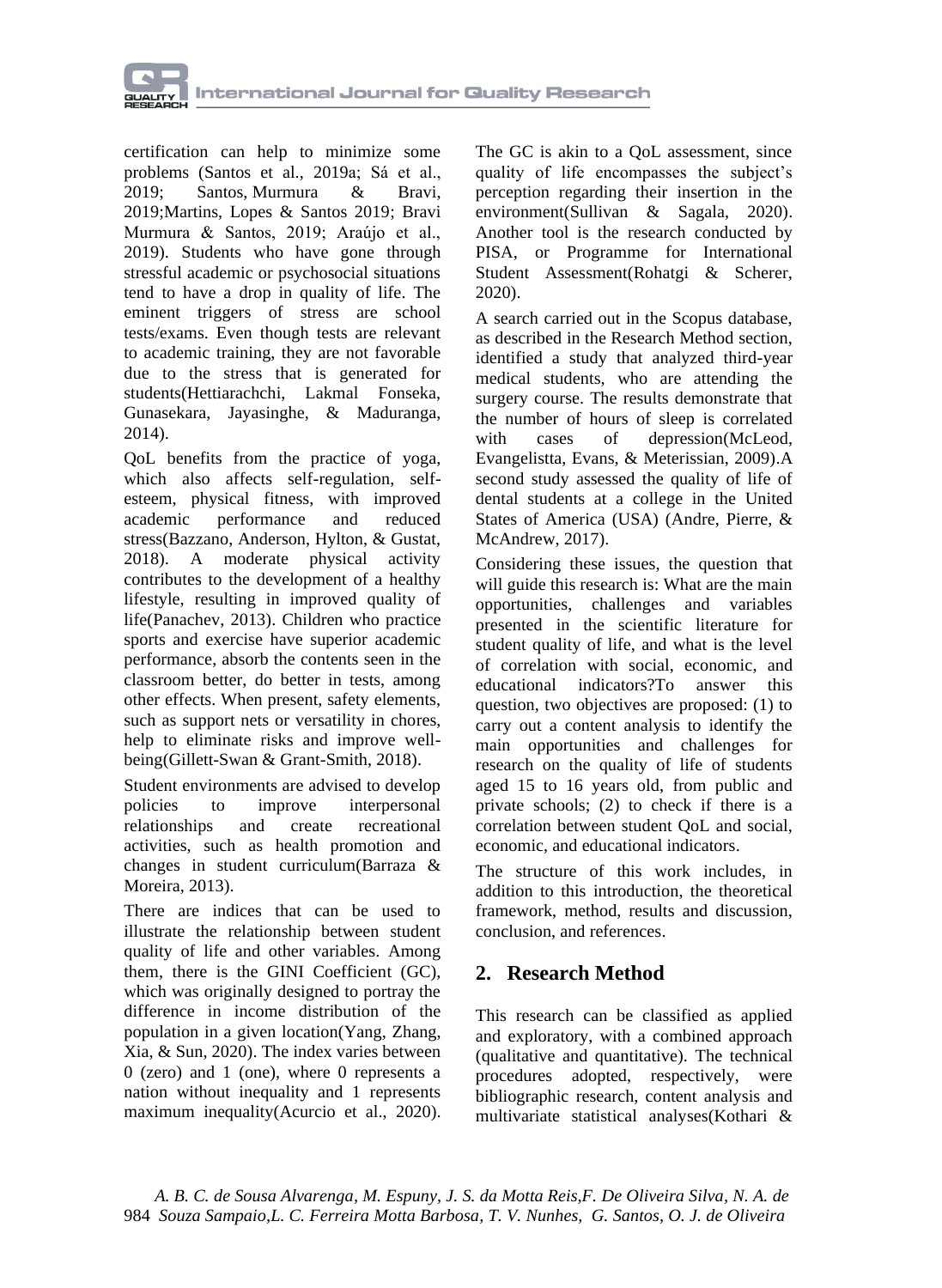Garg, 2019).The variables chosen for this research totaled 19 parameters identified in the World State of Quality (WSQ, 2018) and PISA (2018)reports.

The WSQ is a project that aims to assess, analyze and classify countries according to their multidimensional quality levels. The variables from the WSQ considered here were, as shown in Appendix B: (a) population, (b) healthy life expectancy, (c) neonatal mortality rate (in %), (d) education index, (e)Gini index (%), (f) GDP (millions of USD),and (g) per capita income.

The variables chosen from PISA, as shown in Appendix C, were: (h, i, j) average grade on PISA 2018 (in Reading, Mathematics, and Science); (l, m) top-performance and low-achieving students (participation of the top-performance in at least one subject level 5 or 6; and percentage of low-achieving students in the three levels - below level 2); (n, o) difference between upper and lower class students in Reading; percentage of students in schools whose Principal reported a lack of educational materials (advantages and disadvantages - %); (p) percentage of students who reported being victims of any type of bullying at least a few times a month; (q) percentage of students who are satisfied with life; (r) percentage of students who reported sometimes or always feeling happy; (s) difference between students who felt bad and those who did not feel bad, and who reported sometimes or always feeling sad, after considering the characteristics of the students and the school.

To achieve the objectives of this research, it was divided into seven stages: (1) Definition of the research subject, the search terms, objectives, and methods; (2) Content analysis and elaboration of the theoretical framework; (3) Identification of opportunities and challenges for student quality of life; (4) Correlation matrix; (5) Principal component analysis; (6) Discussion; (7) Conclusion.

Firstly (1), a search was performed in the Scopus database on June 26, 2019. The

following keywords were used in the search: "Student Quality of Life", "Students Quality of Life", "Schoolchild Quality of Life", "Schoolboy Quality of Life", "Bob Quality of Life," and "Pupil Quality of Life."From the search, only articles published in English were selected, as it is the language most commonly used in science(Nunhes &Oliveira, 2018; Barbosa, Oliveira & Santos, 2018).A total of 73 articles were found. Among these, the 30 articles with the highest number of citations were selected.

Afterwards, the theoretical framework (2) was developed, and the content analysis was carried out based on the 30 most cited articles, which allowed the identification of the main opportunities and challenges for student quality of life (3). After being identified, they were systematized in clusters(Reis, Costa et al., 2020).

Subsequently, a correlation matrix (4) was created, in order to understand which are the main social, economic and educational variables that best correlate with student quality of life variables. For the correlation matrix, the Gretl statistics and econometrics software was used. In a correlation matrix, data close to zero indicate a low linear relationship between variables, while results close to 1 or -1 show a very significant linear relationship between variables. A correlation around 0.5, positive or negative, indicates that there is a linear correlation between the measured variables (Razdolsky, 2014; Reis, Silva et al., 2020).

As the last procedure of applied research, (5) principal component analysis (PCA) was used, also performed in the Gretl software, in which, from a data matrix, the dominant patterns in the matrix are extracted in terms of a set of complementary data, both in terms of punctuation and in loading graphs.With this procedure, it was possible to analyze which were the most important variables grouping or distancing countries in terms of social, economic, educational and student quality of life variables (Wold, Esbensen, & Geladi, 1987).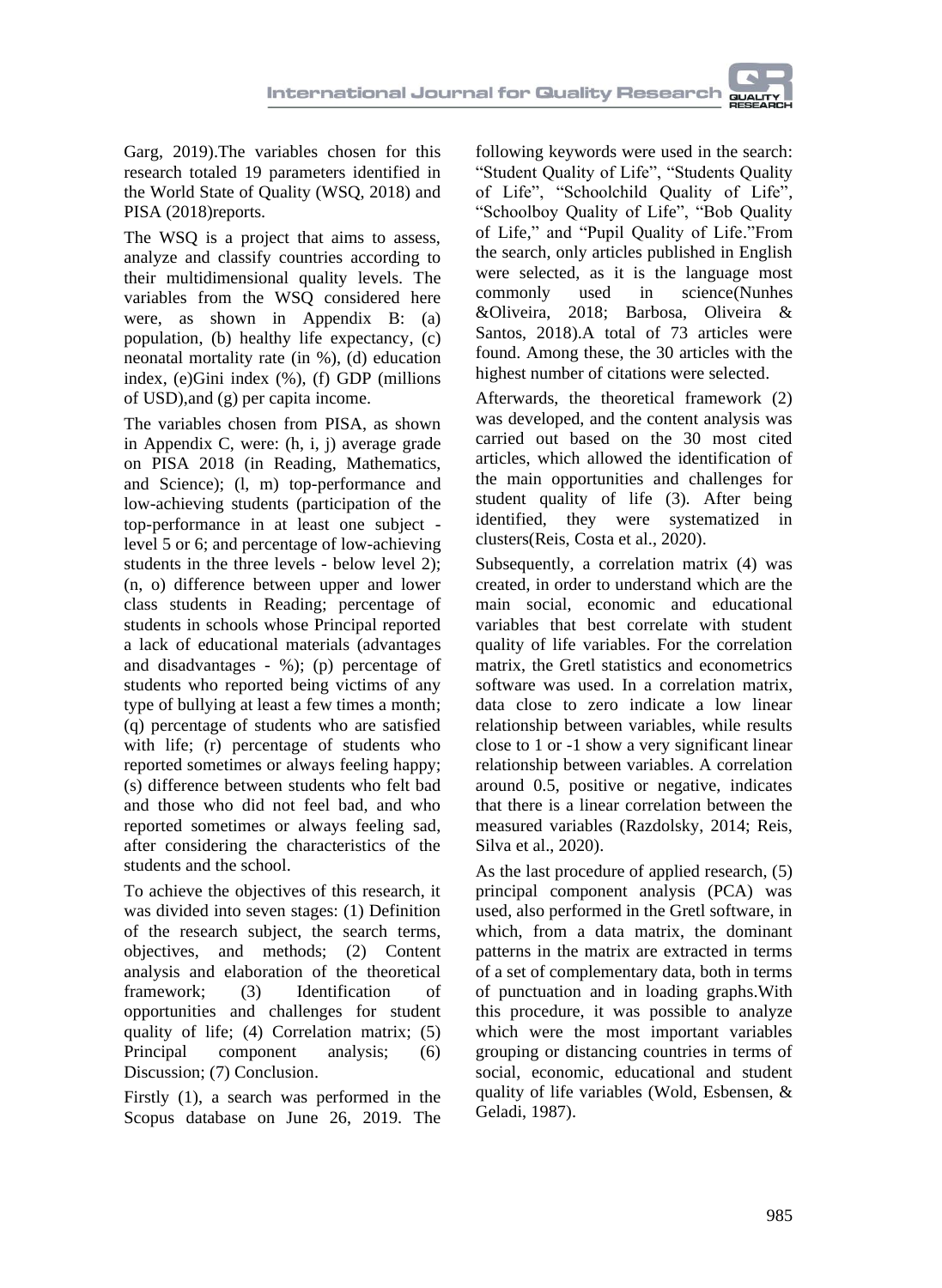

For the correlation matrix and the principal component analysis, data involving income, student performance at school, quality of life and health were selected. The gathering of this information resulted in 19 variables. The criterion for a country to be on the list of study was to have presented data for all 19 variables in the WSQ (2018) and PISA (2018) reports. A total of 53 countries that were part of both reports presented all information for the variables. The data for the principal component analysis (from "a" to "s") were chosen due to their direct influence on student quality of life.

The "income" variable, which includes information about the Gini Index, GDP (Gross Domestic Product), and Income Per Capita, was important for the study, given that personal factors, such as financial stress, directly affect the learning experience and consequently, academic performance(Gillett-Swan & Grant-Smith, 2018).

It should be noted that to avoid that the statistical relationships become negative, (e) Index Gini, (c) Mortality Rate, (m) Topperforming and low-achieving students-Share of low achievers in all three subjects (below Level 2), (o) Percentage of students in schools whose Principal reported a lack of educational materials,and(p) Students who have been bullied were considered in the reverse order from how the indicators were presented, as shown in Appendix D. For example, if there was a Gini Index indicator of 0.3, it was considered as 0.7, because in this case, the higher the indicator, the worse the social issue is. And if there is a lower number, it is a more favorable indicator for the country. The same is true for the other two cases.

After analyzing the opportunities and challenges for student quality of life, and analyzing the correlation matrix and principal components, the Discussion (6) and Conclusion of the research (7) were carried out.

### **3. Results and Discussion**

This section presents the results of the analysis of opportunities and challenges of the correlation matrix with variables that impact student quality of life, and the principal component analysis.Table 1 presents the main opportunities identified for Student QoL in the 30 most relevant articles found on the topic, which are: Wellness and physical health, Mental and psychological health, Good practices and public policies,and Applied Studies.

| <b>Research Trends</b>                | Authors                                                                                                                                                                                                                                                                                                                                                                                                                               |  |  |  |  |  |
|---------------------------------------|---------------------------------------------------------------------------------------------------------------------------------------------------------------------------------------------------------------------------------------------------------------------------------------------------------------------------------------------------------------------------------------------------------------------------------------|--|--|--|--|--|
| Wellness and                          | Chen et al. (2015); Krisdapong, Prasertsom, Rattanarangsima, &                                                                                                                                                                                                                                                                                                                                                                        |  |  |  |  |  |
| physical health                       | Sheiham(2012); McLeod, Evangelistta, Evans, & Meterissian(2009).                                                                                                                                                                                                                                                                                                                                                                      |  |  |  |  |  |
| Mental and<br>psychological<br>health | Bonifas & Napoli(2014); M. A. Henning, Hawken, Krägeloh, Zhao, &<br>Doherty(2011); M. Henning, Krägeloh, Hawken, Zhao, & Doherty(2010);<br>Hettiarachchi et al. (2014); Mikkonen, Kyngäs, & Kääriäinen (2015); Monte-                                                                                                                                                                                                                 |  |  |  |  |  |
|                                       | Santo et al. (2018); Odaci et al. (2009).                                                                                                                                                                                                                                                                                                                                                                                             |  |  |  |  |  |
| Good practices and<br>public policies | Arslan & Akkas(2014); Barraza & Moreira(2013); Bazzano et al.(2018);<br>Bolghan-Abadi, Ghofrani, & Abde-Khodaei(2014); Garzón Umerenkova & Gil<br>Flores(2017); Gillett-Swan & Grant-Smith(2018); Hopkins, Dougherty, &<br>Brown(2017); Koydemir & Sun-Selisik(2016); Lambert & Dryer(2018);<br>Messina et al. (2016); Neveu et al. (2012); Panachev (2013); Paro et al. (2010);<br>Pozza et al. $(2017)$ ; Tempski et al. $(2012)$ . |  |  |  |  |  |
| <b>Applied Studies</b>                | Abadio, da Silva, Alves, & Iossi(2016); Abdollahpour, Salimi, &<br>Shushtari(2015); Recabarren, Gaillard, Guillod, & Martin-Soelch(2019);<br>Rodríguez-Sanz et al. (2018); Williams et al. (2014).                                                                                                                                                                                                                                    |  |  |  |  |  |

**Table 1.** Research Opportunities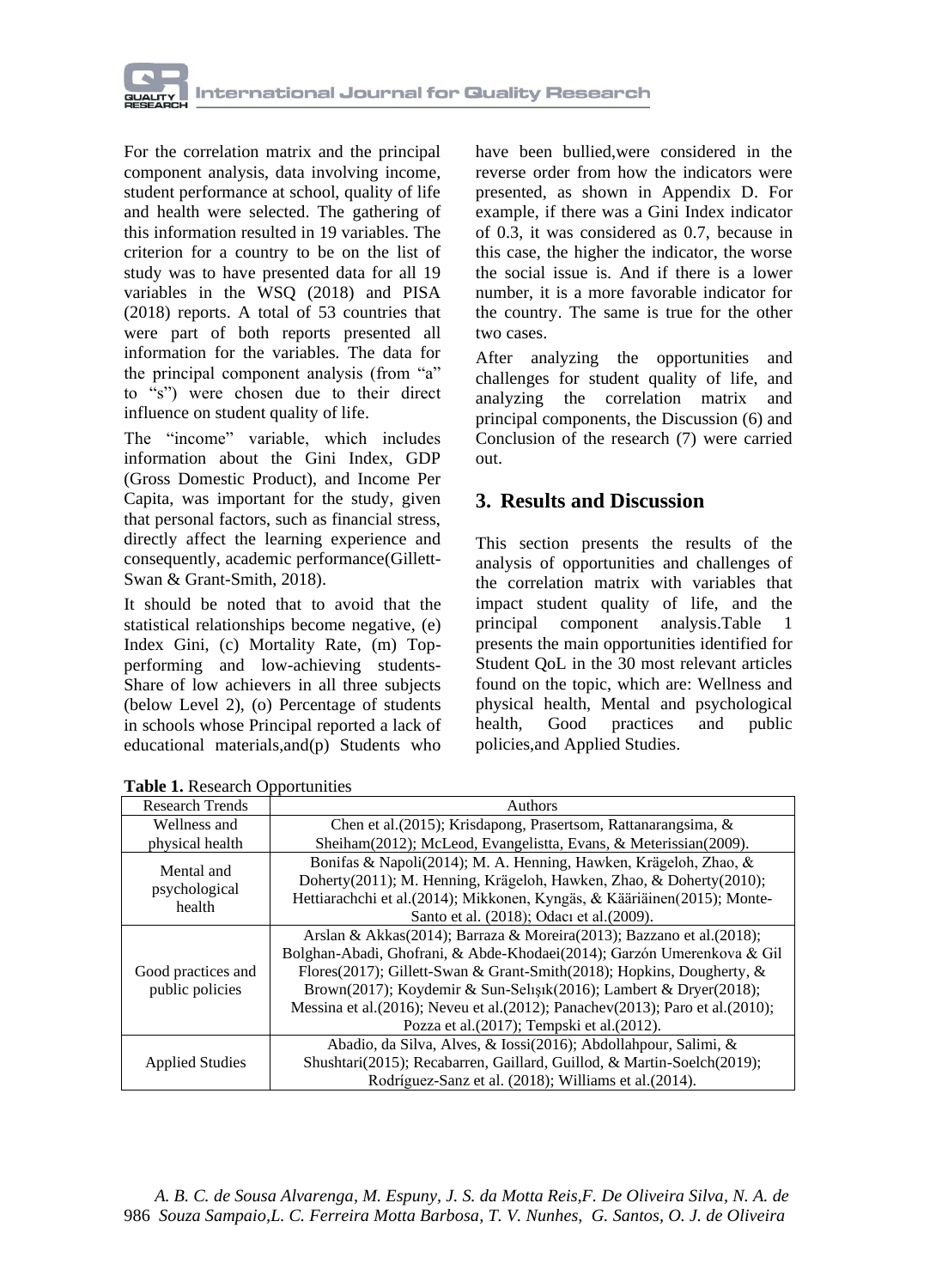The expression "health-related quality of life" (HQRL) symbolizes the impacts of health status, medical treatment and political health for the feeling of well-being(Paro et al., 2010). Functional barriers impact individuals' quality of life, and are due to physical, cognitive, sensory, and emotional problems (Odacı et al., 2009). Even if people are young, if they do not take care of themselves, they may cause foot disorders, such as scoliosis, which results in postural complications, slow walking, imbalance of plantar pressure, difficulties in activities of daily living, increased risk of falling, and onset of neurological diseases that compromise academic performance, QoL, and other factors(Rodríguez-Sanz et al., 2018).

Quality of life has a general definition, and is directly influenced by physical health, psychological status, among other<br>dimensions of life, comprising. of life, comprising, simultaneously, the perception of the level of well-being (Chen et al., 2015; Odacı et al., 2009). Research has revealed that the QoL of some students suffers negative interference from elements such as emotional fatigue, emotional exhaustion, and stress(Bonifas & Napoli, 2014). Such mental distress is linked to poor academic performance and impaired quality of life. The relationship between depression and QoL is also notorious(Paro et al., 2010). An example of this correlation are medical students, who go through high levels of stress, worry, sleep deprivation, heavy

workload, among other situations, to obtain a good performance, resulting in problems related to anxiety and depression(M. Henning et al., 2010). Efficient health education curricula emphasize the teaching of knowledge about health, sculpting individual principles and concepts that constitute guidelines for adhering, carrying out and preserving healthy actions(Brener et al., 2017). The promotion of understandable platforms that aim to enhance awareness and zeal for students is significant, since this implementation would have positive impacts on QoL(M. Henning et al., 2010).

Broader samples, including subjects from different countries, in addition to other factors, are more advantageous to reinforce the importance of topics related to QoL(Rodríguez-Sanz et al., 2018). These data are significant for professionals and institutions to consider adopting programs and actions aimed at filling practical research gaps(Koydemir & Sun-Selışık, 2016).Table 2 presents the main challenges identified for Student Quality of Life, based on the 30 most cited articles on the subject, which are: Developing strategies that can maintain the quality of life;Improving the structures of educational institutions, Promoting quality of life as an ideal; andInhibiting prejudice.QoL is associated with "happiness" by some authors.So, if happiness is the link between individuals' ambitions and their achievements, QoL is a portrait of happiness (Messina et al., 2016).

| <b>Tuble 20 Incocurent Changed</b> |                                                                          |
|------------------------------------|--------------------------------------------------------------------------|
| Challenges                         | <b>Authors</b>                                                           |
| Developing strategies that can     | Garzón Umerenkova & Gil Flores (2017); M. A. Henning et                  |
| maintain the quality of life       | al. $(2011)$ ; Koydemir & Sun-Selişik $(2016)$ ; Neveu et al. $(2012)$ . |
| Improving the structures of        | Arslan & Akkas(2014); Barraza & Moreira(2013); M. Henning et             |
| educational institutions           | al.(2010); Panachev(2013); Tempski et al.(2012).                         |
| Promoting quality of life as an    | Bonifas & Napoli(2014); Gillett-Swan & Grant-Smith(2018);                |
| ideal                              | McLeod et al. (2009); Paro et al. (2010).                                |
| Inhibiting prejudice               | Abadio et al. (2016); Lambert & Dryer (2018); Odacı et al. (2009).       |

**Table 2.** Research Challenges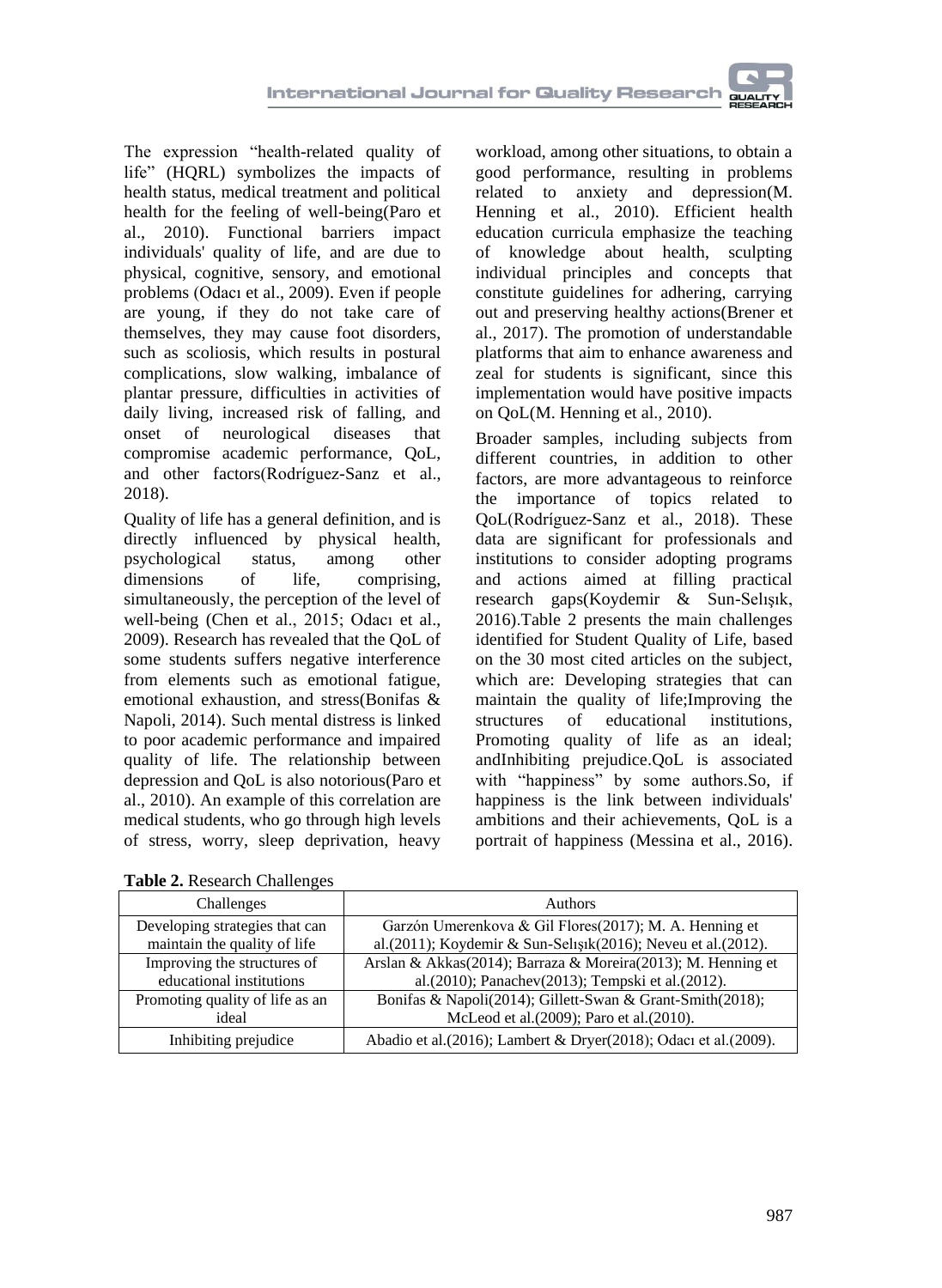

The high number of compulsory hours of academic coursescan even deteriorate the relationship between students and their families, cooperating for emotional distress, which reduces the quality of life for students. Adaptation and mechanisms developed by students themselves are harmful and contribute tolasting stress. Guiding students to respond instead of acting according to the central problems in their personal lives, through agents of mindfulness that provide management and efficient mechanisms for coping with stress, increases student quality of life(Bonifas & Napoli, 2014). Educational institutions develop devices in academic environments that aim to develop students' social relationships, in addition to dynamic and playful exercises for the promotion of health and student curriculum(Barraza & Moreira, 2013). When accessible, protective elements, such as support groups or assistance in student's paid work obligations, may be useful to minimize or cancel threats to well-being, consequently improving student quality of life(Gillett-Swan & Grant-Smith, 2018). Authors report that cooperative teaching methods tend to generate positive interdependence, the goal of which is that the desire to help others is reciprocal across the environment. In contrast environments saturated with contrast, environments saturated competitiveness lead to negative interdependence and even a feeling of immobility. Studies show that a high number of students have difficulties accessing some structures, such as transportation, parking, computers and the library(M. Henning et al., 2010). Therefore, the development and improvement of educational structures are essential, as they, accompanied by human elements, generate positive results for student quality of life when they are accessible and efficient.(Arslan & Akkas, 2014).The concept of QoL is also closely related to the individual abilities, as well as with the freedom to choose between what is desired in order to a have quality of life. QoL is dynamic, full of search and changes, and this dynamism is the fundamental

essence to improve quality of life(Barraza & Moreira, 2013).It is not possible to control genes and life situations, however, the way we interpret and face obstacles plays an important role in improving QoL(Bonifas & Napoli, 2014).Studies state that the barriers faced by students with disabilities in higher education have a negative influence on their well-being(Lambert & Dryer, 2018). Students report that they face several stressors on a daily basis, such as poor academic performance, exclusion from peers, and other factors. Functional disabilities caused by physical, psychological, emotional, cognitive and sensory disorders have a direct impact on QoL(Bazzano et al., 2018). Table E1 (see Appendix E) presents the correlation matrix. The main criterion considered for the inclusion of a country in the correlation matrix was that it disclosed all 19 variables used, according to the description of the method (from "a" to "s."). Due to these criteria, some countries important to the geopolitical context could not be included, such as Belgium, China, Canada, and India. However, the main intention was achieved, as the participating countries have a diversity of characteristics for the criteria adopted, bringing together poor, rich, very or sparsely populated countries, with good and bad education rates, among other factors. With this diversity of indicators, the most significant correlations between the variables could be verified, highlighting the relevant and irrelevant indices.The data set structure of the correlation matrix was in "crosssectional data," with observations from 1 to 19. The Correlation Coefficient, using observations 1-53, and 5% critical value (two-tailed), was 0.2706, considering the sample of 53 countries used in the research. Notably, neonatal mortality rates, higher life expectancy and income per capita have a high percentage of correlation with good performance in Reading, Language and Science exams. In countries with the longest life expectancy and the lowest mortality rates, there is a significant correlation with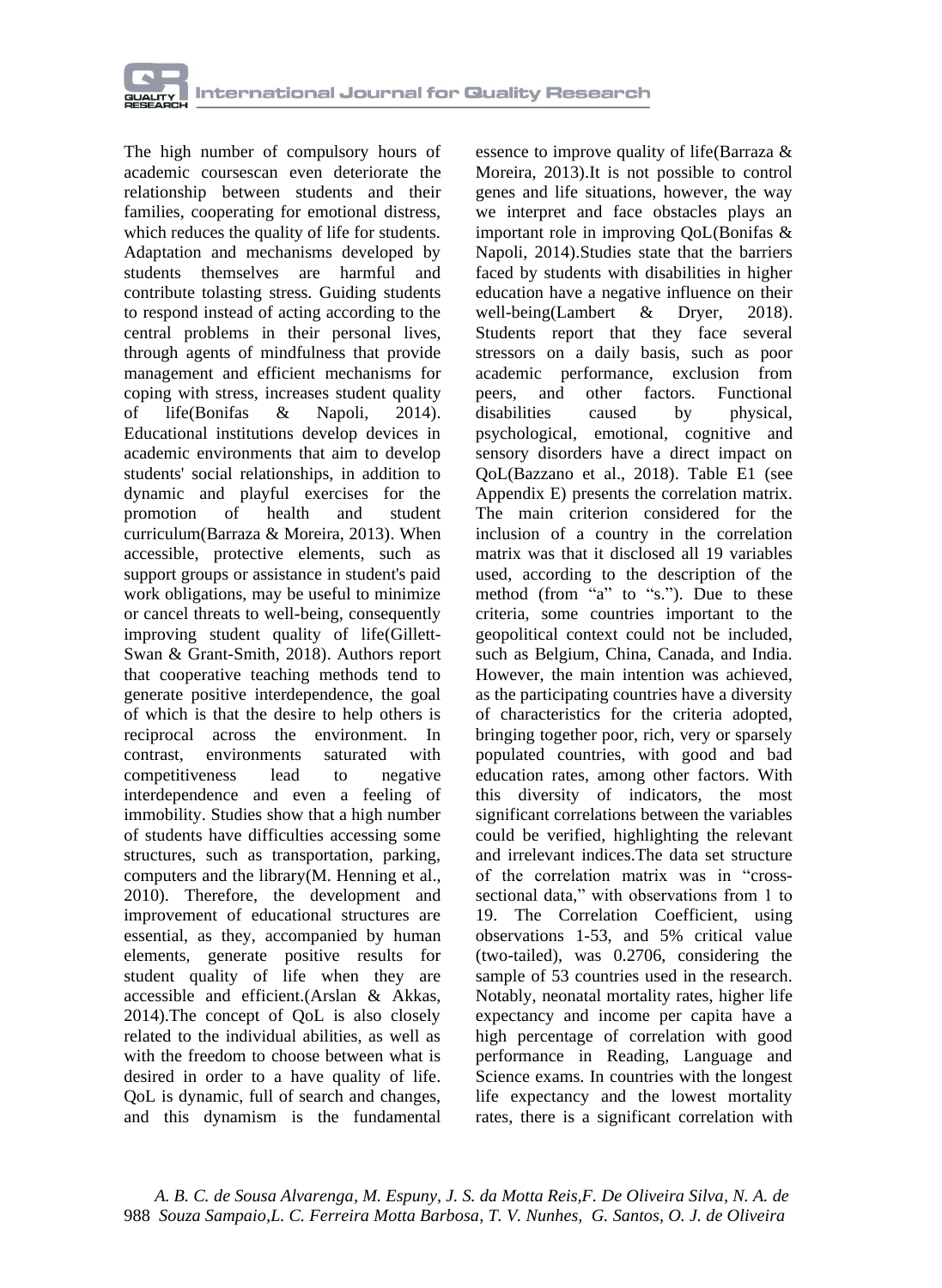lower rates of bullying in schools (0.5917 and 0.6869). Regarding countries that have a more significant Gini Index, there is a stronger correlation with better performance in Mathematics (0.6207). Countries with the lowest-achieving students correlate strongly with neonatal mortality rates (0.8693). In countries where the distribution of materials is broader to the population, there is a low correlation with income distribution (0.4312). In countries where the distribution of materials is restricted to few, there is a correlation with infant mortality and income per capita (0.5882 and 0.6453). Analyzing the education index of the WQO report (2018) compared to the PISA report (2018), there is a considerable correlation between test performance (Languages, Mathematics

and Science) (0.8047, 0.8189 and 0.7841), and countries with the 5 or 6 students with the top academic performance (0.7987), countries with few low-achieving students (0.7861), countries where there is little concentrated distribution of (0.6305), and in relation to the difference between students who never felt bad for having academic difficulties and students who have had this feeling  $(0.6841)$ .

As shown in Figure 1, the information was treated similarly to the construction of the<br>Correlation Matrix. The Correlation Correlation Matrix. The Correlation Coefficient used observations 1-19. The data projection was on a graph with X and Y axes, and the accumulated 2nd Component totaled 60.61% of the explanation of all variables.



**Figure 1.** Principal Component Analysis from WQO and PISA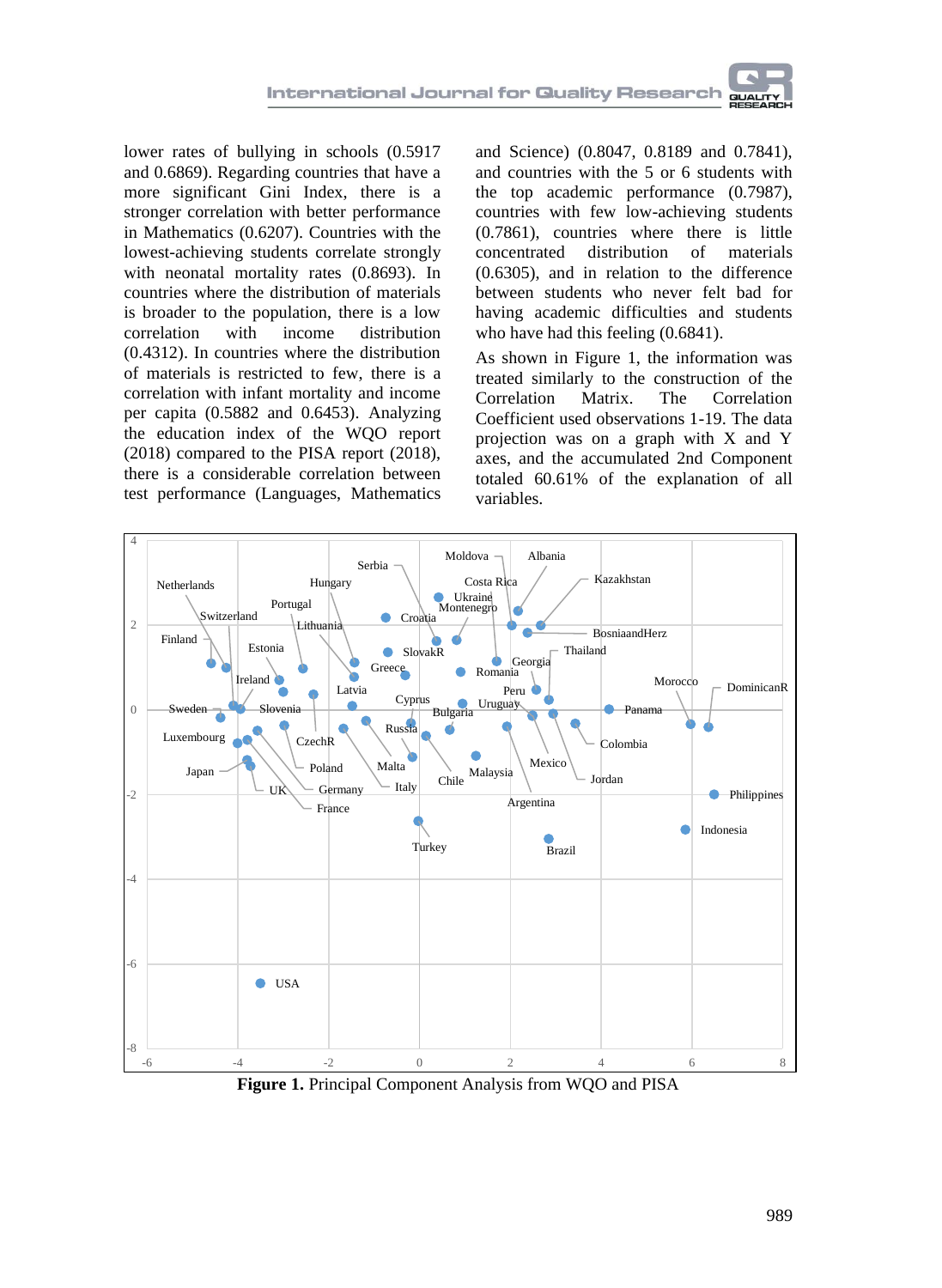

To the right of the graph are the countries with the lowest levels of income per capita and with the worst levels of education among the countries that were analyzed. The countries on the left have the highest income per capita, longest life expectancy, lowest neonatal mortality and the best education indices. The countries at the top of the chart are those that stand out in the Gini Index and have the best distribution of materials for students. The countries at the bottom are those that stand out for having the largest populations and for having the largest Gross Domestic Product. W ith the PCA, it was possible to verify the geographical layout of countries that have similar financial status (Japan and the United Kingdom), as well as geographical proximity, as in the case of Indonesia and the Philippines, Sweden and Finland, Italy and Malta, Serbia and Montenegro, among others.

It was possible to note that education indicators are strongly correlated with health and the economy (Rodríguez-Sanz et al., 2018; Rohatgi & Scherer, 2020). It was also verified that there is a considerable correlation between countries with less bullying and positive results in the PISA exams, in the three assessment dimensions (Bazzano et al., 2018).

Personal satisfaction and feeling of "happiness" had no significant correlation in these studies, as had been proposed by Arslan & Akkas (2014). But it is worth mentioning that in the systematization of research opportunities, it was identified that the Mental and Physical Health cluster mentions the importance of well-being and satisfaction of students.

From the number of studies identified in the databases, this is a very important topic that should be more researched and debated among scholars, school management, public authorities, students, the school community, among others, becoming more present in educational institutions and public bodies (Koydemir & Sun-Selışık, 2016). The goal of increasing this dialogue is for students to be able to complete their journey more satisfactorily in their school life.

#### **4. Conclusion**

The main objectives of this study, to conduct a content analysis to identify the main opportunities and challenges for research on student quality of life, and to verify if there is a correlation between student QoL indicators and social, economic, and educational indicators, have been successfully achieved.

The main academic contribution of this work was the articulation of a more refined theory about student quality of life, since the structure presented in this article is unprecedented and can facilitate the study of the subject by other researchers, contributing to the literature. It was also possible to demonstrate social equity as an important variable for student development.

The applied contribution of this study was to gather a set of relevant information about the student quality of life, which can be used as one of the bases for school guidelines by pedagogical coordinators, educational advisors, principals and all school management, so that students can feel more fulfilled at school and obtain good grades in internal and external tests, of municipal, national or even international scope.

The main novelty presented by this research was to provide subsidies for the elaboration of strategies by public authorities and educational institutions, which can reconcile the premises of quality of life with academic performance.

The main limitation of this study was the absence of information for student quality of life, such as emotional fatigue, exhaustion, sleep deprivation and poor nutrition, in the correlation matrix and in the principal component analysis, as they are parameters of great relevance. Future studies could deepen the analysis of the impact of satisfaction with life and feelings of happiness on school performance, because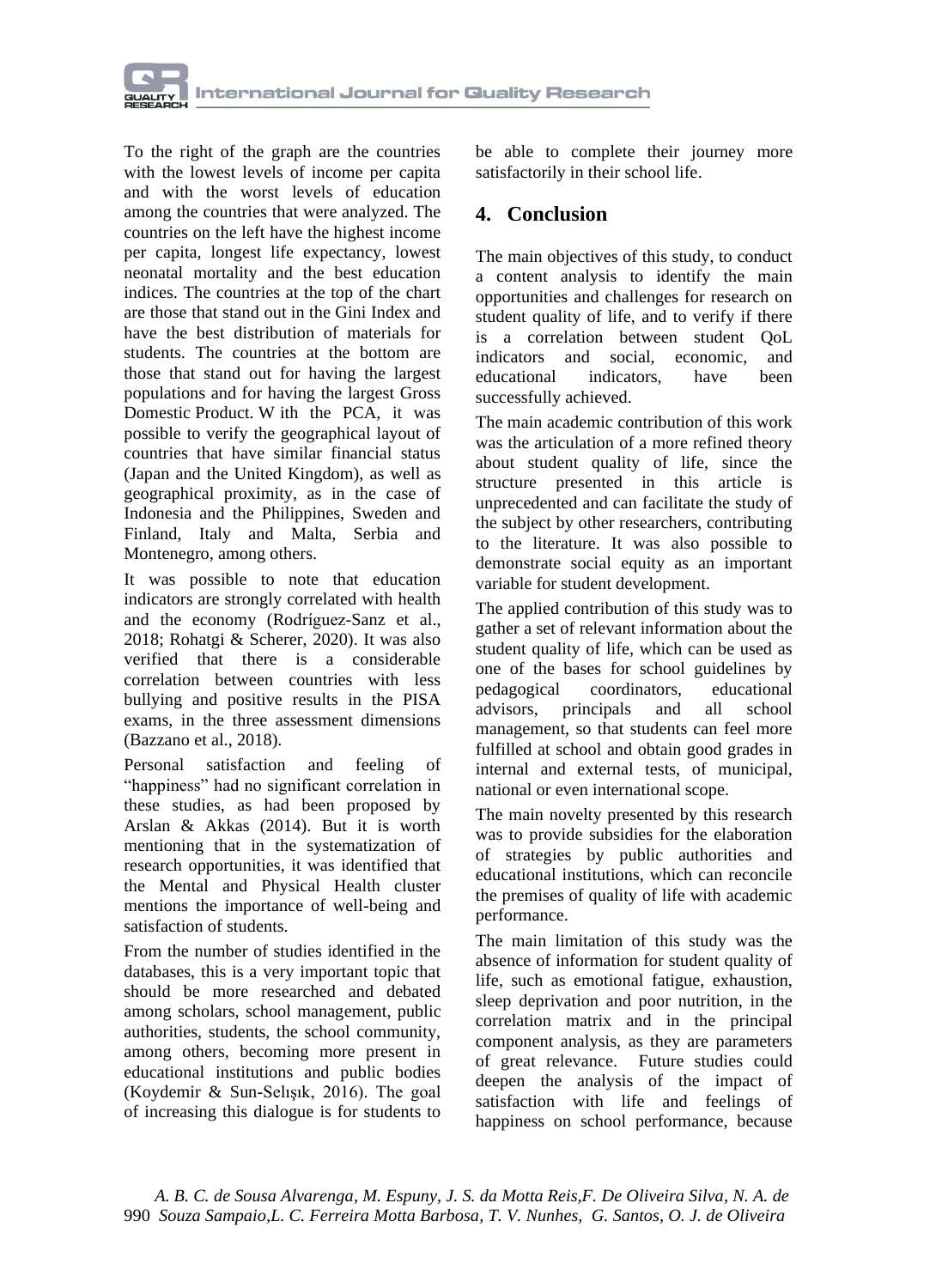from the results obtained in this research, no significant correlation could be obtained.

**Acknowledgments:** This study was funded by the Coordenação de Aperfeiçoamento de Pessoal de Nível Superior - Brazil (CAPES) - Financial Code 001, CNPq - Conselho Nacional de Desenvolvimento Científico e Tecnológico - (312894/2017-1) and the Sao Paulo Research Foundation [Grant numbers 2016/20160-0 and 2017/18304-7] for financial support.

#### **References**

- Abadio, O. W., da Silva, J. L., Alves, Q. R., & Iossi, S. M. A. (2016). Experiences and perceptions of discrimination related to bullying among Brazilian students. *Maltrattamento e Abuso All'infanzia*, (1), 29–57. https://doi.org/10.3280/MAL2016-001003
- Abdollahpour, I., Salimi, Y., & Shushtari, Z. J. (2015). Migraine and Quality of Life in High School Students: A Population-Based Study in Boukan, Iran. *Journal of Child Neurology*, *30*(2), 187–192. https://doi.org/10.1177/0883073814534318
- Acurcio, F. de A., Guerra Junior, A. A., da Silva, M. R. R., Pereira, R. G., Godman, B., Bennie, M., … Rahme, E. (2020). Comparative persistence of anti-tumor necrosis factor therapy in ankylosing spondylitis patients: a multicenter international study. *Current Medical Research and Opinion*, *36*(4), 677–686. https://doi.org/10.1080/03007995.2020.1722945
- Andre, A., Pierre, G. C., & McAndrew, M. (2017). Quality of Life Among Dental Students: A Survey Study. *Journal of Dental Education*, *81*(10), 1164–1170. https://doi.org/10.21815/JDE.017.074
- Araújo, R., Santos, G., da Costa, J.B., Sá, J.C. (2019). The quality management system as a driver of organizational culture: An empirical study in the Portuguese textile industry. *Quality Innovation Prosperity* 23(1), 1-24
- Arslan, S., & Akkas, O. A. (2014). Quality of College Life (QCL) of Students in Turkey: Students' Life Satisfaction and Identification. *Social Indicators Research*, *115*(2), 869–884. https://doi.org/10.1007/s11205-013-0235-9
- Barbosa, L.C.F.M., de Oliveira, O.J., Santos, G. (2018). Proposition for the alignment of the integrated management system (quality, environmental and safety) with the business strategy. *International Journal for Quality Research* 12(4), 925-940.
- Barraza, C. G., & Moreira, L. O. (2013). Factores Relacionados a la Calidad de Vida y Satisfacción en Estudiantes de Enfermería. *Ciencia y Enfermeria*, *18*(3), 111–119.
- Bazzano, A. N., Anderson, C. E., Hylton, C., & Gustat, J. (2018). Effect of mindfulness and yoga on quality of life for elementary school students and teachers: results of a randomized controlled school-based study. *Psychology Research and Behavior Management*, *Volume 11*, 81–89. https://doi.org/10.2147/PRBM.S157503
- Bolghan-Abadi, M., Ghofrani, F., & Abde-Khodaei, M. S. (2014). Study of the Spiritual Intelligence Role in Predicting University Students' Quality of Life. *Journal of Religion and Health*, *53*(1), 79–85. https://doi.org/10.1007/s10943-012-9602-0
- Bonifas, R. P., & Napoli, M. (2014). Mindfully Increasing Quality of Life: A Promising Curriculum for MSW Students. *Social Work Education*, *33*(4), 469–484. https://doi.org/10.1080/02615479.2013.838215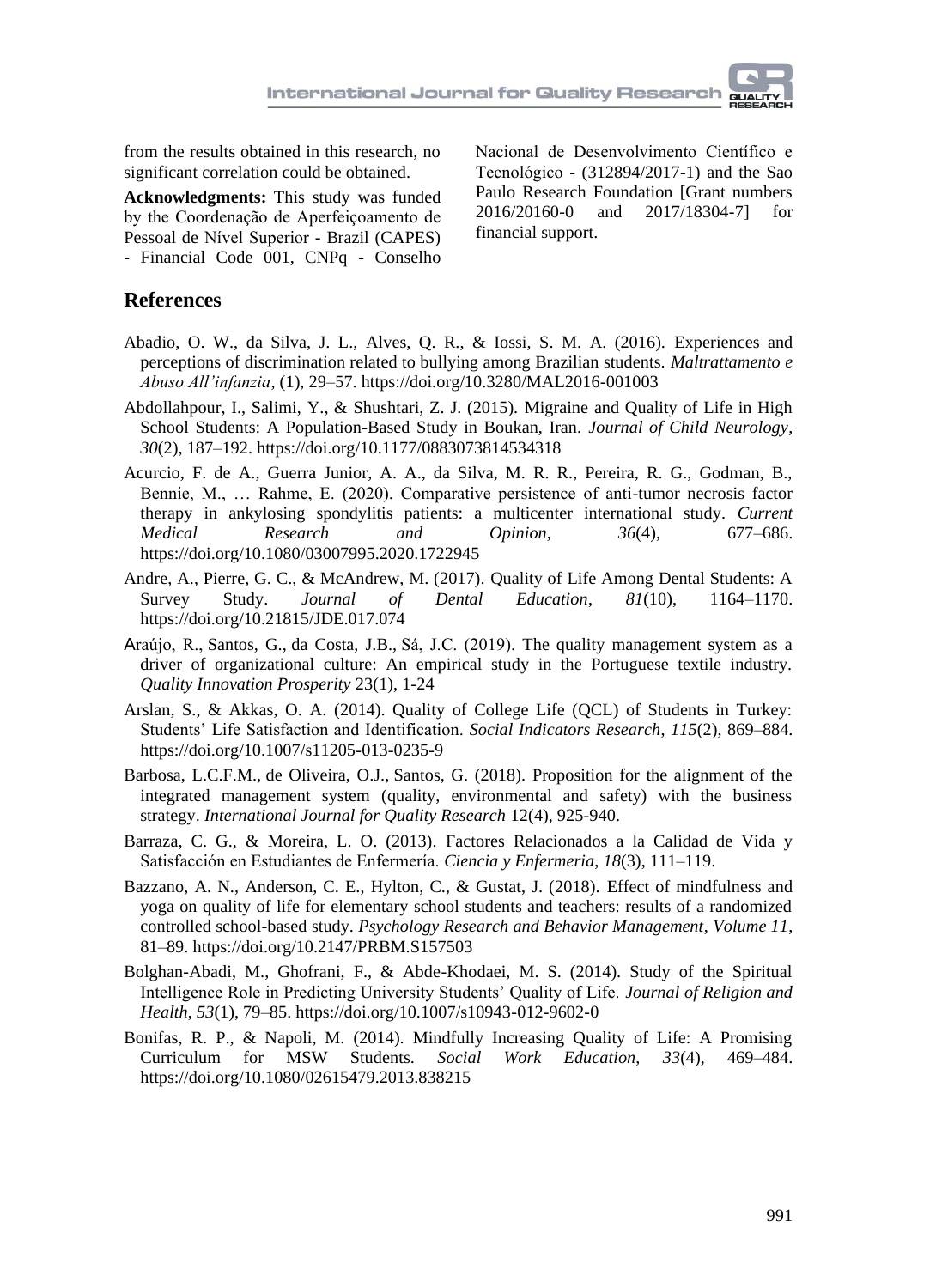- Bravi, L., Murmura, F., Santos, G. (2019). The ISO 9001:2015 quality management system standard: Companies' drivers, benefits and barriers to its implementation. *Quality Innovation Prosperity* 23(2), 64-82
- Brener, N. D., Demissie, Z., Mcmanus, T., Shanklin, S. L., Queen, B., & Kann, L. (2017). *School Health Profiles 2016: Characteristics of Health Programs Among Secondary Schools*. *School Health Profiles*. Retrieved from https://www.cdc.gov/healthyyouth/data/profiles/pdf/2016/2016\_Profiles\_Report.pdf
- Chen, Y.-P., Wang, H.-M., Edwards, T. C., Wang, T., Jiang, X.-Y., Lv, Y.-R., & Patrick, D. L. (2015). Factors Influencing Quality of Life of Obese Students in Hangzhou, China. *PLOS ONE*, *10*(3), e0121144. https://doi.org/10.1371/journal.pone.0121144
- Garzón Umerenkova, A., & Gil Flores, J. (2017). El papel de la procrastinación académica como factor de la deserción universitaria. *Revista Complutense de Educación*, *28*(1), 32, 49, 58. https://doi.org/10.5209/rev\_RCED.2017.v28.n1.49682
- Gillett-Swan, J., & Grant-Smith, D. (2018). A framework for managing the impacts of workintegrated learning on student quality of life. *International Journal of Work-Integrated Learning*, *19*(2), 129–140.
- Henning, M. A., Hawken, S. J., Krägeloh, C., Zhao, Y., & Doherty, I. (2011). Asian medical students: quality of life and motivation to learn. *Asia Pacific Education Review*, *12*(3), 437– 445. https://doi.org/10.1007/s12564-011-9148-y
- Henning, M., Krägeloh, C., Hawken, S., Zhao, Y., & Doherty, I. (2010). Quality of life and motivation to learn: A study of medical students. *Issues in Educational Research*, *20*(3), 244–256.
- Hettiarachchi, M., Lakmal Fonseka, C., Gunasekara, P., Jayasinghe, P., & Maduranga, D. (2014). How does the quality of life and the underlying biochemical indicators correlate with the performance in academic examinations in a group of medical students of Sri Lanka? *Medical Education Online*, *19*(1), 22772. https://doi.org/10.3402/meo.v19.22772
- Hopkins, G. R., Dougherty, B. E., & Brown, A. M. (2017). The Ohio Contrast Cards: Visual Performance in a Pediatric Low-vision Site. *Optometry and Vision Science*, *94*(10), 946– 956. https://doi.org/10.1097/OPX.0000000000001119
- Kothari, C. R., & Garg, G. (2019). *Research methodology methods and techniques*. *New Age*  International (4°). Nova Deli: New Age International.
- Koydemir, S., & Sun-Selışık, Z. E. (2016). Well-being on campus: testing the effectiveness of an online strengths-based intervention for first year college students. *British Journal of Guidance & Counselling*, *44*(4), 434–446. https://doi.org/10.1080/03069885.2015.1110562
- Krisdapong, S., Prasertsom, P., Rattanarangsima, K., & Sheiham, A. (2012). Relationships between oral diseases and impacts on Thai schoolchildren's quality of life: Evidence from a Thai national oral health survey of 12- and 15-year-olds. *Community Dentistry and Oral Epidemiology*, *40*(6), 550–559. https://doi.org/10.1111/j.1600-0528.2012.00705.x
- Lambert, D. C., & Dryer, R. (2018). Quality of Life of Higher Education Students with Learning Disability Studying Online. *International Journal of Disability, Development and Education*, *65*(4), 393–407. https://doi.org/10.1080/1034912X.2017.1410876
- Larson, J. S. (1996). The World Health Organization's definition of health: Social versus spiritual health. *Social Indicators Research*, *38*(2), 181–192. https://doi.org/10.1007/BF00300458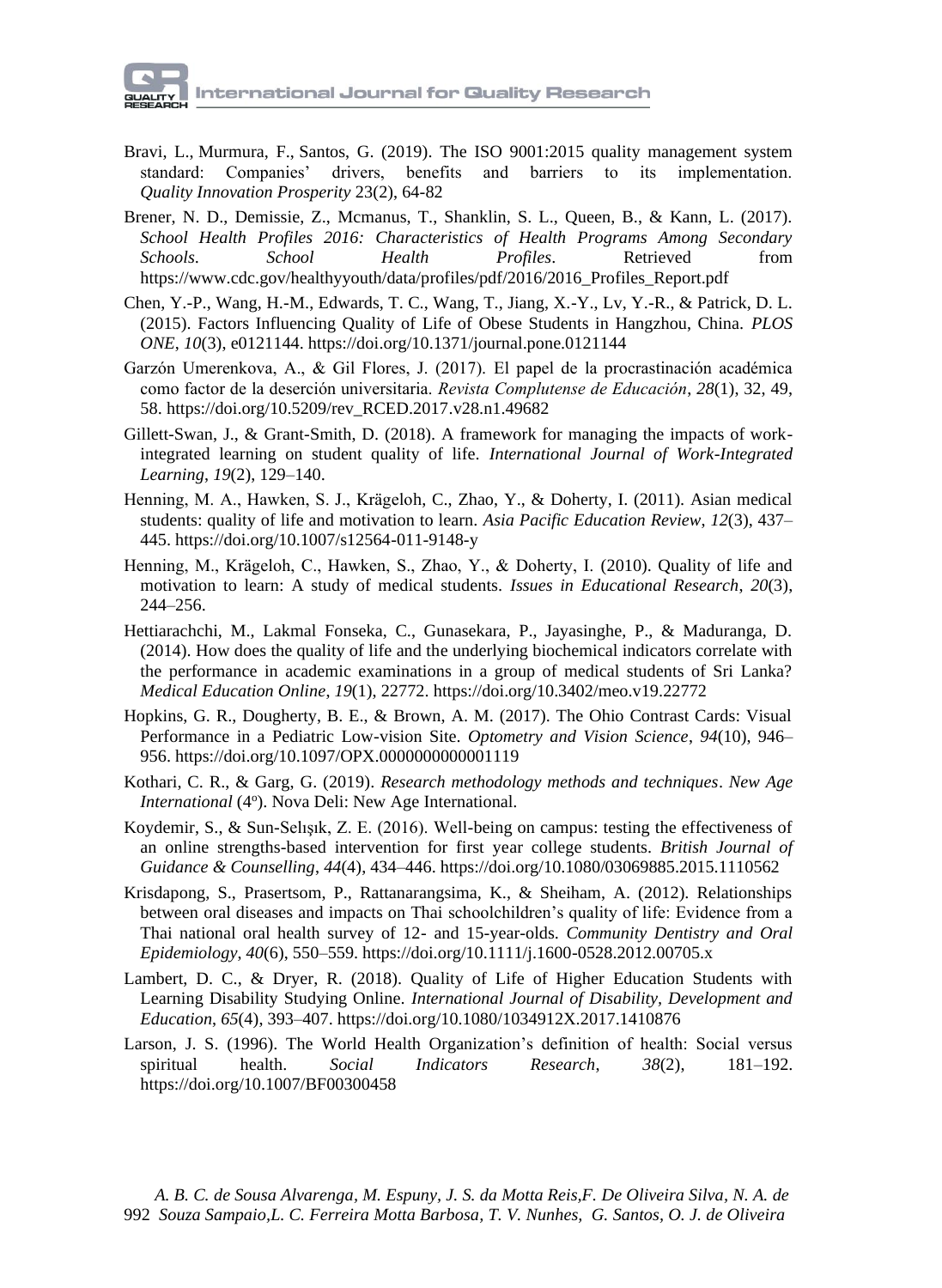Martins, R. P., Lopes, N., Santos, G. (2019). Improvement of the food hygiene and safety production process of a Not-for-profit organization using Business Process Model and Notation (BPMN). *Procedia Manufacturing* 41, 351-358.

<https://doi.org/10.1016/j.promfg.2019.09.019>

- McLeod, R., Evangelistta, R., Evans, S., & Meterissian, S. (2009). Review of Surgical Clerkship and Student Quality of Life. *Journal of the American College of Surgeons*, *209*(3), 408–410. https://doi.org/10.1016/j.jamcollsurg.2009.06.008
- Messina, G., Quercioli, C., Troiano, G., Russo, C., Barbini, E., Nisticò, F., & Nante, N. (2016). Italian medical students quality of life: Years 2005-2015. *Annali Di Igiene*, *28*(4), 245–251. https://doi.org/10.7416/ai.2016.2103
- Mikkonen, K., Kyngäs, H., & Kääriäinen, M. (2015). Nursing students' experiences of the empathy of their teachers: a qualitative study. *Advances in Health Sciences Education*, *20*(3), 669–682. https://doi.org/10.1007/s10459-014-9554-0
- Monte-Santo, A. S., Viana, S. V. C., Moreira, K. M. S., Imparato, J. C. P., Mendes, F. M., & Bonini, G. A. V. C. (2018). Prevalence of early loss of primary molar and its impact in schoolchildren's quality of life. *International Journal of Paediatric Dentistry*, *28*(6), 595– 601. https://doi.org/10.1111/ipd.12416
- Neveu, D., Doron, J., Visier, L., Boiché, J., Trouillet, R., Dujols, P., & Ninot, G. (2012). Students perceived stress in academic programs: Consequences for its management. *Revue d'Épidémiologie et de Santé Publique*, *60*(4), 255–264. https://doi.org/10.1016/j.respe.2012.01.008
- Nunhes, T. V., & Oliveira, O. J. (2018). Analysis of Integrated Management Systems research: identifying core themes and trends for future studies. *Total Quality Management & Business Excellence*, 1–23. https://doi.org/10.1080/14783363.2018.1471981
- Odacı, H., Kalkan, M., & Karasu, P. (2009). A Predictor Of Quality Of Life Of The Mainstreamed Elementary Students: Cognitive Errors. *International Journal of Special Education*, *24*(3), 57–62.
- Panachev, V. D. (2013). Innovative problems of improving the quality of life of the welfare state. *Middle East Journal of Scientific Research*, *17*(12), 1730–1734. https://doi.org/10.5829/idosi.mejsr.2013.17.12.12361
- Paro, H. B. M. S., Morales, N. M. O., Silva, C. H. M., Rezende, C. H. A., Pinto, R. M. C., Morales, R. R., … Prado, M. M. (2010). Health-related quality of life of medical students. *Medical Education*, *44*(3), 227–235. https://doi.org/10.1111/j.1365-2923.2009.03587.x
- Pozza, F. S., Nucci, L. B., & Enes, C. C. (2017). Identifying Overweight and Obesity in Brazilian Schoolchildren, 2014. *Journal of Public Health Management and Practice*, *24*(3), 1. https://doi.org/10.1097/PHH.0000000000000650
- Razdolsky, P. D. (2014). *Probability-Based Structural Fire Load*. Cambridge: Cambridge University Press. https://doi.org/10.1017/CBO9781139839389
- Recabarren, R. E., Gaillard, C., Guillod, M., & Martin-Soelch, C. (2019). Short-Term Effects of a Multidimensional Stress Prevention Program on Quality of Life, Well-Being and Psychological Resources. A Randomized Controlled Trial. *Frontiers in Psychiatry*, *10*(March), 1–15. https://doi.org/10.3389/fpsyt.2019.00088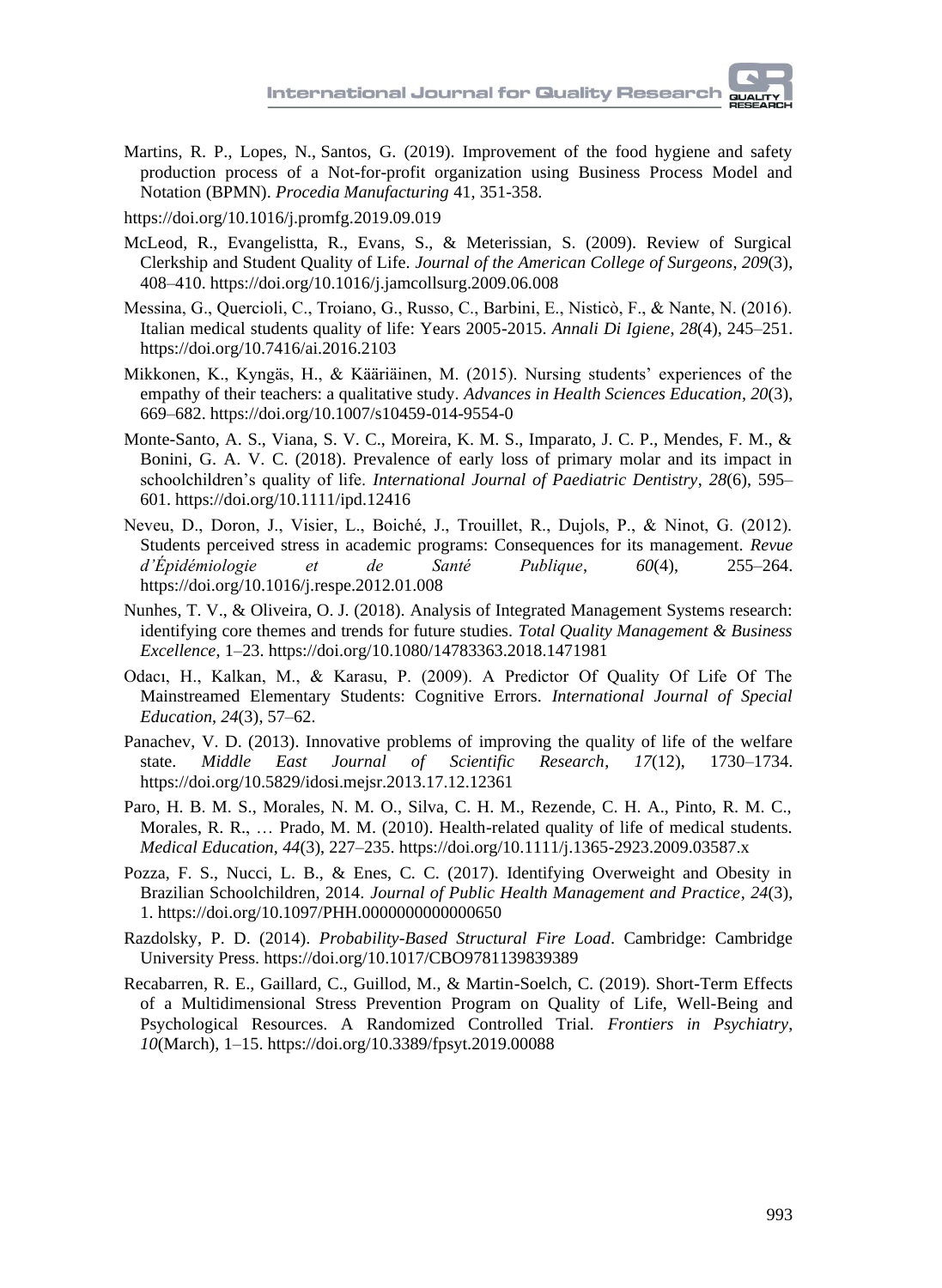- Reis, J. S. da M., Costa, A. C. F., Espuny, M., Batista, W. J., Francisco, F. E., Gonçalves, G. S., … de Oliveira, O. J. (2020). Education 4.0: Gaps Research Between School Formation and Technological Development. In Shahram Latifi (Ed.), *17th International Conference on Information Technology–New Generations (ITNG 2020)* (1st ed., pp. 415–420). Cham: Springer. https://doi.org/10.1007/978-3-030-43020-7\_55
- Reis, J. S. da M., Silva, F. D. O., Espuny, M., Alexandre, L. G. L., Barbosa, L. C. F. M., Santos, G., … Oliveira, O. J. de. (2020). The Rapid Escalation of Publications on Covid-19: A Snapshot of Trends in the Early Months to Overcome the Pandemic and to Improve Life<br>Quality. International Journal for Quality Research, 14(3), 951–968. Quality. *International Journal for Quality Research*, *14*(3), 951–968. https://doi.org/10.24874/IJQR14.03-19
- Rodríguez-Sanz, D., Barbeito-Fernández, D., Losa-Iglesias, M. E., Saleta-Canosa, J. L., López-López, D., Tovaruela-Carrión, N., & Becerro-de-Bengoa-Vallejo, R. (2018). Foot health and quality of life among university students: cross-sectional study. *Sao Paulo Medical Journal*, *136*(2), 123–128. https://doi.org/10.1590/1516-3180.2017.0264230917
- Rohatgi, A., & Scherer, R. (2020). Identifying profiles of students' school climate perceptions<br>using PISA 2015 data. *Large-Scale Assessments in Education*, 8(1), 4. using PISA 2015 data. *Large-Scale Assessments in Education*, 8(1), https://doi.org/10.1186/s40536-020-00083-0
- Sá, J.C., Amaral, A., Barreto, L., Carvalho, F., Santos, G. (2019). Perception of the importance to implement ISO 9001 in organizations related to people linked to quality-an empirical study. *International Journal for Quality Research* 13(4), 1055-1070
- Santos, G., Murmura, F., Bravi, L. (2019). Developing a model of vendor rating to manage quality in the supply chain. *International Journal of Quality and Service Sciences* 11(1), 34- 52
- Santos, G., Mandado, E., Silva, R., Doiro, M. (2019). Engineering learning objectives and computer assisted tools. *European Journal of Engineering Education* 44(4), 616-628
- Santos, G., Gomes, S., Braga, V., Braga, A., Lima, V., Teixeira, P., Sá, J.C. (2019a). Value creation through quality and innovation – a case study on Portugal. *TQM Journal* 31(6), 928- 947
- Sullivan, G. B., & Sagala, S. (2020). Quality of life and subjective social status after five years of Mount Sinabung eruptions: Disaster management and current sources of inequality in displaced, remaining and relocated communities. *International Journal of Disaster Risk Reduction*, *49*(October 2019), 101629. https://doi.org/10.1016/j.ijdrr.2020.101629
- Tempski, P., Bellodi, P. L., Paro, H. B., Enns, S. C., Martins, M. A., & Schraiber, L. B. (2012). What do medical students think about their quality of life? A qualitative study. *BMC Medical Education*, *12*(1), 106. https://doi.org/10.1186/1472-6920-12-106
- United Nations. (2020). Goal 4: Quality Education. Retrieved July 15, 2020, from https://unstats.un.org/sdgs/report/2017/goal-04/
- Williams, A., LaRocca, R., Chang, T., Trinh, N.-H., Fava, M., Kvedar, J., & Yeung, A. (2014). Web-Based Depression Screening and Psychiatric Consultation for College Students: A Feasibility and Acceptability Study. *International Journal of Telemedicine and Applications*, 1–9. https://doi.org/10.1155/2014/580786
- Wold, S., Esbensen, K., & Geladi, P. (1987). Principal component analysis. *Chemometrics and Intelligent Laboratory Systems*, *2*(1–3), 37–52. https://doi.org/10.1016/0169-7439(87)80084- 9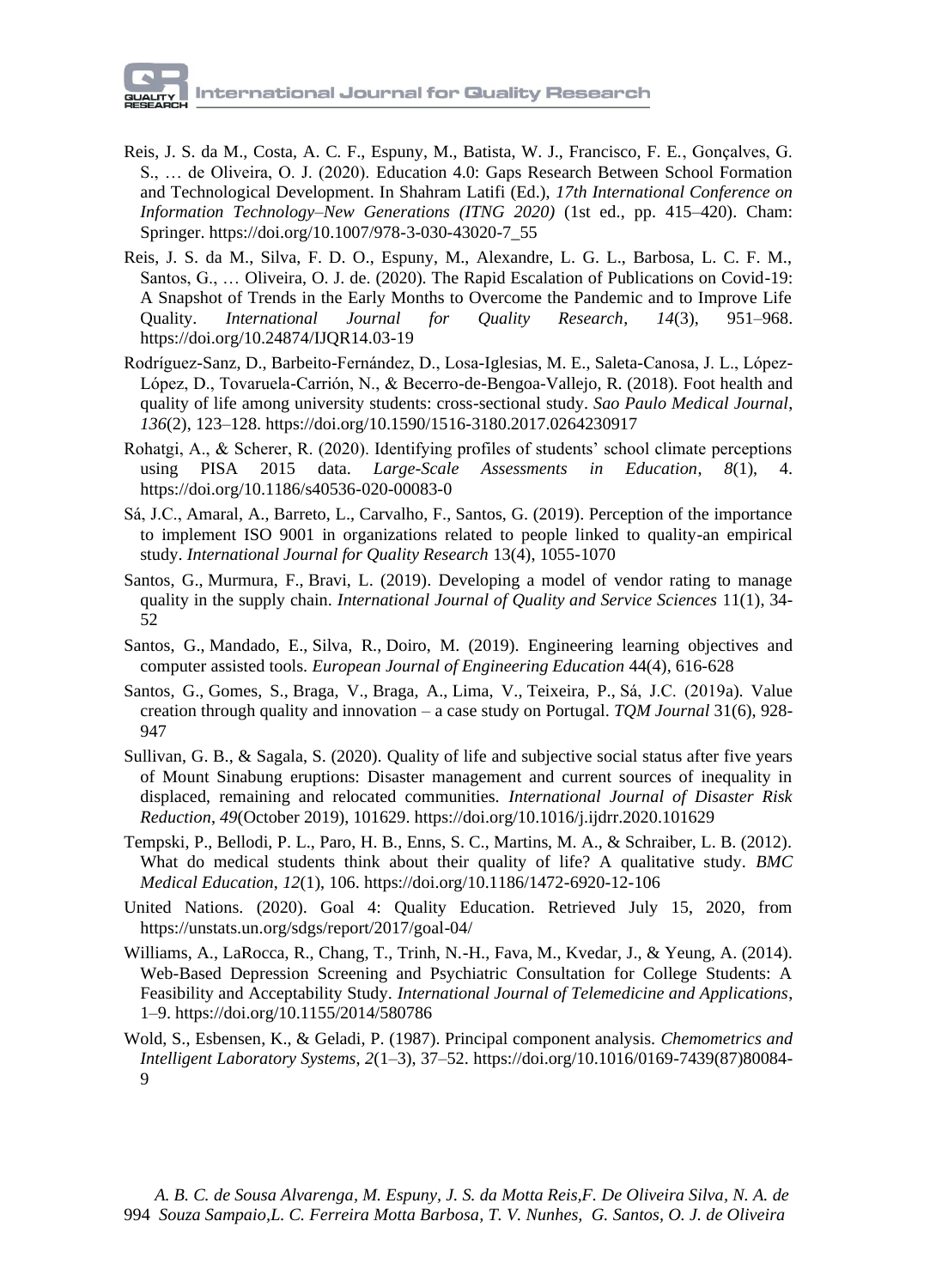

Yang, P., Zhang, Y., Xia, J., & Sun, S. (2020). Investigation of precipitation concentration and trends and their potential drivers in the major river basins of Central Asia. *Atmospheric Research*, *245*, 105128. https://doi.org/10.1016/j.atmosres.2020.105128

#### **Ana Beatriz Cardoso de Sousa Alvarenga** Centro Paula Souza, São José dos Campos,

Brazil cardosoanabeatriz905@gmail.com

#### **Fernanda De Oliveira Silva**

Universidade Federal do ABC, Santo André, Brazil fernanda.o@aluno.ufabc.edu.br

#### **Luís César Ferreira Motta Barbosa**

Centro Federal de Educação Tecnológica Celso Suckow da Fonseca, Rio de Janeiro, Brazil luiscesarfmb@gmail.com

#### **Maximilian Espuny** Centro Paula Souza, São José dos Campos, Brazil maximilian.espuny@unesp.br

**Nilo Antonio de Souza Sampaio** Universidade do Estado do Rio de Janeiro, Resende, Brazil nilo.samp@terra.com.br

#### **Gilberto Santos** ESD - Polytechnic Institute of Cavado and Ave, Barcelos, Portugal gsantos@ipca.pt

#### **José Salvador da Motta Reis**

Universidade Estadual Paulista, Guaratinguetá, Brazil jmottareis@gmail.com

#### **Thaís Vieira Nunhes**

Universidade Estadual Paulista, Guaratinguetá, Brazil thais\_nunhes@hotmail.com

#### **Otávio José de Oliveira**

Universidade Estadual Paulista, Guaratinguetá, Brazil otaviodeoliveira@uol.com.br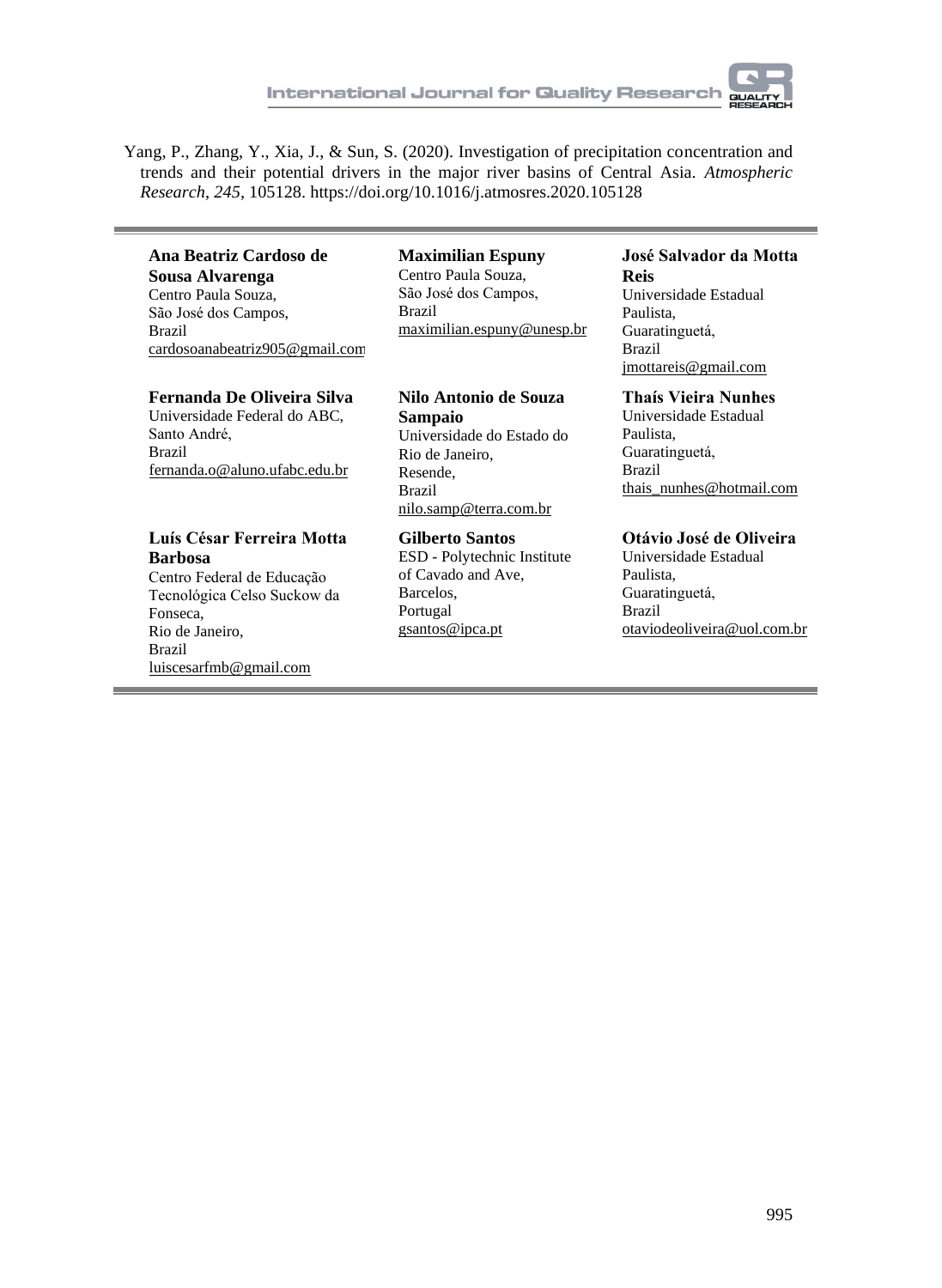

### **Appendix A**

| Authors                       | Title                                                        | Source (ISSN)               | Scientific Gaps                            | Challenges                       |
|-------------------------------|--------------------------------------------------------------|-----------------------------|--------------------------------------------|----------------------------------|
| Helena B. M.                  | Health-related quality of life                               | <b>Medical Education</b>    | Developing strategies                      | Elaboration of                   |
| S. Paro et al.                | of medical students                                          | $(0308 - 0110)$             | and actions to ensure                      | tactics that                     |
| (2010)                        |                                                              |                             | the quality of life of                     | develop the                      |
|                               |                                                              |                             | students in schools.                       | promotion of                     |
|                               |                                                              |                             |                                            | quality of life.                 |
| Patricia                      | What do medical students                                     | <b>BMC</b> Medical          | Promoting better                           | Stimulation of a                 |
| Tempski et                    | think about their quality of                                 | Education                   | learning environments                      | healthy student                  |
| al. (2012)                    | life? A qualitative study                                    | $(1472 - 6920)$             | and psychological                          | environment                      |
|                               |                                                              |                             | support for students.                      |                                  |
| Sudaduang                     | Relationships between oral                                   | Community                   | Identifying the impact                     | Presence of oral                 |
| Krisdapong                    | diseases and impacts on Thai                                 | Dentistry and Oral          | of oral diseases                           | diseases in                      |
| et al. (2012)                 | schoolchildren's quality of                                  | Epidemiology                | characteristic of                          | adolescents                      |
|                               | life: Evidence from a Thai<br>national oral health survey of | $(0301 - 5661)$             | childhood and<br>adolescence.              |                                  |
|                               | 12- and 15- year olds                                        |                             |                                            |                                  |
| Robin P.                      | Mindfully increasing quality                                 | Social Work                 | Strengthening                              | Maintain routines                |
| Bonifas;                      | of life: a promising                                         | Education                   | students' ability to deal                  | that provide well-               |
| Maria Napoli                  | curriculum for MSW                                           | $(0261 - 5479)$             | with challenges and                        | being                            |
| (2014)                        | students                                                     |                             | preparing them for                         |                                  |
|                               |                                                              |                             | professional practice.                     |                                  |
| Marcus                        | Quality of life and                                          | Issues in                   | Examining the level of                     | Access to                        |
| Henning;                      | motivation to learn: a study                                 | Educational                 | student quality of life                    | structural                       |
| Christian                     | of medical students                                          | Research                    | and their satisfaction                     | teaching elements                |
| Krägeloh                      |                                                              | $(0313 - 7155)$             | with the medical                           |                                  |
| (2010)                        |                                                              |                             | course.                                    |                                  |
| Marcus A.                     | Asian medical students:                                      | Asia Pacific                | Establishinga                              | Adaptation of                    |
| Henning et                    | quality of life and motivation                               | <b>Education Review</b>     | relationship between                       | foreigners to new                |
| al. (2011)                    | to learn                                                     | $(1598-1037)$               | students' motivation to                    | places                           |
|                               |                                                              |                             | learn and their quality                    |                                  |
| D. Neveu et                   |                                                              |                             | of life.                                   |                                  |
| <i>al.</i> (2012)             | Students perceived stress in<br>academic programs:           | Revue<br>d'Epidemiologie et | Developing strategies<br>aimed at adapting | Confrontation<br>strategies and  |
|                               | consequences for its                                         | de Sante Publique           | students to improve                        | problem solving                  |
|                               | management                                                   | $(0398 - 7620)$             | their academic                             |                                  |
|                               |                                                              |                             | performance.                               |                                  |
| G. Messina et                 | Italian medical students                                     | Annali di Igiene            | Programing conditions                      | Maintain mental                  |
| <i>al.</i> (2016)             | quality of life: years 2005-                                 | $(1120-9135)$               | that develop student                       | and physical                     |
|                               | 2015                                                         |                             | resilience.                                | health throughout                |
|                               |                                                              |                             |                                            | the course                       |
| Kristina                      | Nursing students'                                            | <b>Advances in Health</b>   | Assessing students'                        | Intensifying the                 |
| Mikkonen:                     | experiences of the empathy                                   | <b>Sciences Education</b>   | expectations about                         | practice of                      |
| Helvi                         | of their teachers: a                                         | $(1382 - 4996)$             | their professional                         | empathy in                       |
| Kyngas;                       | qualitative study                                            |                             | development.                               | professional                     |
| Maria                         |                                                              |                             | Implementing                               | environments                     |
| Kaariainen                    |                                                              |                             | instructions or systems                    |                                  |
| (2015)                        |                                                              |                             | to develop empathy in                      |                                  |
|                               |                                                              |                             | teachers.<br>Identifying the cost-         |                                  |
| Aya Williams<br>et al. (2014) | Web-based depression<br>screening and psychiatric            | International<br>Journal of | benefit of online                          | Strong presence<br>of depressive |
|                               | consultation for college                                     | Telemedicine and            | psychiatric                                | symptoms in                      |
|                               | students: a feasibility and                                  | Applications                | consultations for                          | students and lack                |
|                               | acceptability study                                          | $(1687 - 6415)$             | students.                                  | of treatment                     |
| Mustafa                       | Study of the spiritual                                       | Journal of Religion         | Developing spiritual                       | Psychological                    |
| Bolghan-                      | intelligence role in predicting                              | and Health                  | interventions for                          | problems arising                 |
| Abadi et al.                  | university students' quality                                 | $(0022 - 4197)$             | students.                                  | from the events                  |
| (2014)                        | of life                                                      |                             |                                            | of the 21st                      |

 *A. B. C. de Sousa Alvarenga, M. Espuny, J. S. da Motta Reis,F. De Oliveira Silva, N. A. de*  996 *Souza Sampaio,L. C. Ferreira Motta Barbosa, T. V. Nunhes, G. Santos, O. J. de Oliveira*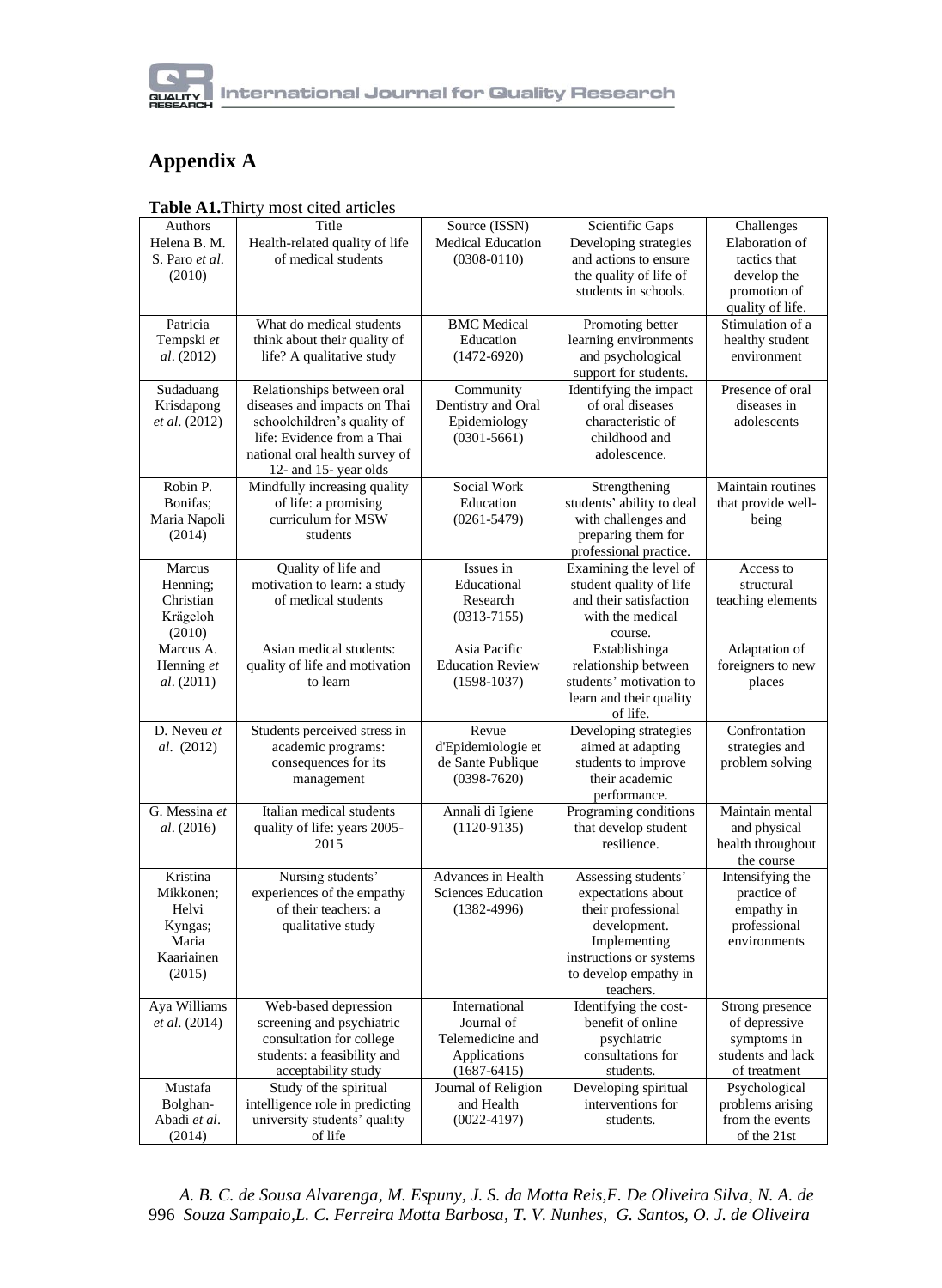

| Authors              | Title                                                    | Source (ISSN)             | Scientific Gaps                             | Challenges                  |
|----------------------|----------------------------------------------------------|---------------------------|---------------------------------------------|-----------------------------|
| Sevda Arslan:        | Quality of college life                                  | <b>Social Indicators</b>  | Developing                                  | <b>Structural Precarity</b> |
| Ozlem                | (QCL) of students in                                     | Research                  | strategies to improve                       | in Universities             |
| Altinbas             | Turkey: students' life                                   | $(0303 - 8300)$           | student personal                            |                             |
| Akkas (2014)         | satisfaction and                                         |                           | satisfaction in                             |                             |
|                      | identification                                           |                           | schools.                                    |                             |
| Selda                | Well-being on campus:                                    | <b>British Journal of</b> | Developing policies                         | Adaptation of               |
| Koydemir;            | testing the effectiveness of                             | Guidance and              | that increase student                       | students who are in         |
| Z. Eda Sun-          | an online strengths- based                               | Counselling               | well-being.                                 | their first year of         |
| Selışık (2016)       | intervention for first year                              | $(0306 - 9885)$           |                                             | college                     |
|                      | college students                                         |                           |                                             |                             |
| Ying-Ping            | Factors influencing quality                              | PLoS ONE                  | Analyzing the impact                        | Prevalence of               |
| Chen et al.          | of life of obese students in                             | $(1932 - 6203)$           | of being overweight                         | obesity in children         |
| (2015)               | Hangzhou, China                                          |                           | and obese on student                        | and young students          |
|                      |                                                          |                           | quality of life.                            |                             |
| Alessandra N.        | Effect of mindfulness and                                | Psychology                | Developing                                  | Presence of stress in       |
| Bazzano et al.       | yoga on quality of life for                              | Research and              | strategies in the                           | children                    |
| (2018)               | elementary school students                               | <b>Behavior</b>           | school environment                          |                             |
|                      | and teachers: results of a                               | Management                | to develop students'                        |                             |
|                      | randomized controlled                                    | $(1179 - 1578)$           | coping skills.                              |                             |
|                      | school-based study                                       |                           |                                             |                             |
| А.                   | The role of academic                                     | Revista                   | Incorporating tools                         | Evasion in higher           |
| Umerenkova;          | procrastination as factor of                             | Complutense de            | for the prevention of                       | education and lack          |
| Javier Gil           | university abandonment                                   | Educacion                 | academic                                    | of strategies to            |
| Flores (2017)        |                                                          | $(1130-2496)$             | procrastination.                            | alleviate such              |
|                      |                                                          | <b>Medical Education</b>  |                                             | problem                     |
| Manjula              | How does the quality of life                             |                           | Measuring the                               | Consequences the            |
| Hettiarachchi        | and the underlying<br>biochemical indicators             | Online                    | degree of anxiety<br>and stress of students | exams have on               |
| et al. (2014)        | correlate with the                                       | $(1087 - 2981)$           | about their                                 | students                    |
|                      | performance in academic                                  |                           | performance in                              |                             |
|                      | examinations in a group of                               |                           | exams.                                      |                             |
|                      | medical students of Sri                                  |                           |                                             |                             |
|                      | Lanka?                                                   |                           |                                             |                             |
| Oliveira W.A.        | Experiences and perceptions                              | Maltrattamento e          | Implementing                                | Existence of                |
| <i>et al.</i> (2016) | of discrimination related to                             | Abuso all'Infanzia        | research on bullying                        | bullying in the             |
|                      | bullying among Brazilian                                 | $(1591 - 4267)$           | in schools.                                 | educational field           |
|                      | students                                                 |                           |                                             |                             |
| Valery D.            | Innovative problems of                                   | International             | Promoting the                               | Low promotion of a          |
| Panacheva            | improving the quality of life                            | Journal of                | development of                              | healthy lifestyle in        |
| (2016)               | of the welfare state                                     | Environmental and         | social actions                              | the university              |
|                      |                                                          | <b>Science Education</b>  | towards a healthy                           | sphere                      |
|                      |                                                          | $(1306 - 3065)$           | lifestyle.                                  |                             |
| Carmen Gloria        | Factors related to quality of                            | Ciencia y                 | Identifying                                 | Implementation of           |
| Barraza:             | life and satisfaction in                                 | Enfermeria                | corrective factors                          | tricks that enhance         |
| Liliana Ortiz        | nursing students:                                        | $(0717 - 2079)$           | and actions to                              | students'                   |
| Moreira (2013)       | Factores relacionados a la                               |                           | improve student                             | interpersonal               |
|                      | calidad de vida y                                        |                           | quality of life.                            | relationships               |
|                      | satisfacctión en estudiantes                             |                           |                                             |                             |
|                      | de enfermería                                            |                           |                                             |                             |
| Monte-Santo          | Prevalence of early loss<br>primary molar and its impact | International             | Analyzing the impact<br>of oral health on   | Predominance of             |
| AS et al.            |                                                          | Journal of                | students' emotional                         | molar loss in<br>children   |
| (2018)               | in schoolchildren's quality<br>of life                   | Paediatric<br>Dentistry   | well-being.                                 |                             |
|                      |                                                          | $(0960 - 7439)$           |                                             |                             |
| Gregory R.           | The Ohio contrast cards:                                 | Optometry and             | Developing tools that                       | Shortage of                 |
| Hopkins et al.       | visual performance in a                                  | Vision Science            | aim to identify health                      | instruments that            |
| (2017)               | pediatric low-vision site                                | $(1040 - 5488)$           | problems in students.                       | recognize students'         |
|                      |                                                          |                           |                                             | health problems             |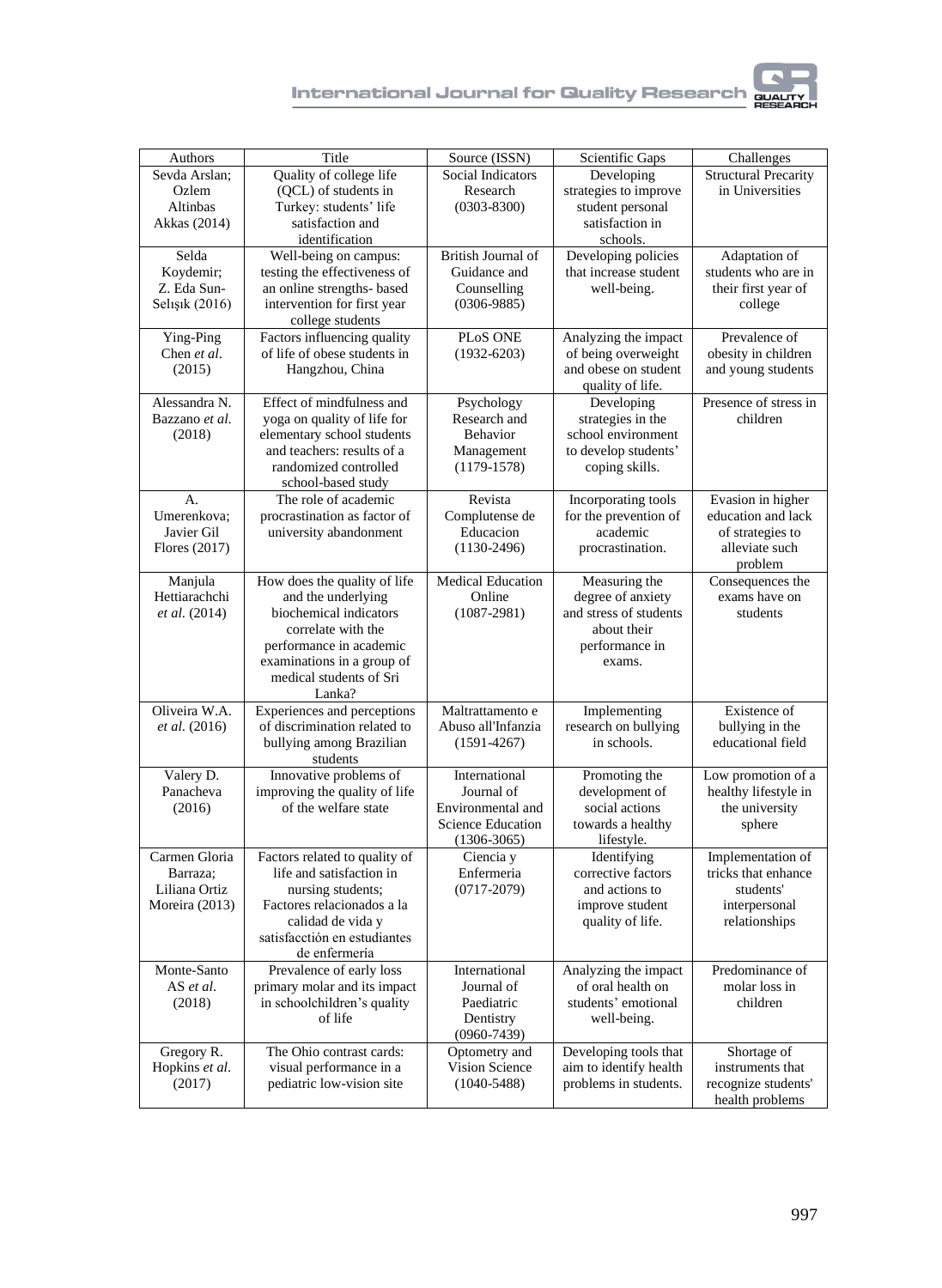

| Authors             | Title                        | Source (ISSN)                    | Scientific Gaps                     | Challenges                       |
|---------------------|------------------------------|----------------------------------|-------------------------------------|----------------------------------|
| Ibrahim             | Migraine and quality of life | Journal of Child                 | Identifying students                | Prevalence of                    |
| Abdollahpour;       | in high school students: a   | Neurology                        | and schools that                    | migraine in                      |
| Yahya Salimi;       | population-based study in    | $(0883 - 0738)$                  | have low quality of                 | adolescents, linked              |
| Zahra Jorjoran      | Boukan, Iran                 |                                  | life.                               | to the ills of their             |
| Shushtari (2015)    |                              |                                  |                                     | own                              |
| Robin McLeod et     | Review of surgical           | Journal of the                   | Understanding the                   | Consequences the                 |
| al. (2009)          | clerkship and student        | American                         | interference of                     | exams have on                    |
|                     | quality of life              | College of                       | surgical clerkship                  | students                         |
|                     |                              | Surgeons                         | in student quality of               |                                  |
|                     |                              | $(1072 - 7515)$                  | life.                               |                                  |
| Hatice Odacı;       | A predictor of quality of    | International                    | Examining the                       | Existence of                     |
| Melek Kalkan:       | life of the mainstreamed     | Journal of                       | impact of student's                 | bullying in the                  |
| Pinar Karasu        | elementary students:         | Special                          | cognitive errors on                 | educational field                |
| (2009)              | cognitive errors             | Education                        | their quality of life.              |                                  |
|                     |                              | $(0827 - 3383)$                  |                                     |                                  |
| Romina Evelyn       | Short-term effects of a      | Frontiers in                     | Investigating the                   | Low promotion of a               |
| Recabarren et al.   | multidimensional stress      | Psychiatry                       | long-term effects of                | healthy lifestyle in             |
| (2019)              | prevention program on        | $(1664 - 0640)$                  | quality-of-life                     | the university                   |
|                     | quality of life, well-being  |                                  | programs.                           | sphere                           |
|                     | and psychological            |                                  |                                     |                                  |
|                     | resources. A randomized      |                                  |                                     |                                  |
|                     | controlled trial             |                                  |                                     |                                  |
| Jenna Gillett-Swan; | A framework for managing     | International                    | Offering counseling                 | Implementation of                |
| Deanna Grant-       | the impacts of work-         | Journal of Work-                 | and support                         | tricks that enhance              |
| Smith (2018)        | integrated learning on       | Integrated                       | programs to                         | students'                        |
|                     | student quality of life      | Learning                         | students, including<br>on weekends. | interpersonal                    |
| David C. Lambert;   | Quality of life of higher    | $(2538 - 1032)$<br>International | Promoting support                   | relationships<br>Predominance of |
| Rachel Dryer        | education students with      | Journal of                       | programs with                       | molar loss in                    |
| (2018)              | learning disability studying | Disability,                      | multiple facets and                 | children                         |
|                     | online                       | Development                      | study projects for                  |                                  |
|                     |                              | and Education                    | students.                           |                                  |
|                     |                              | $(1034-912X)$                    |                                     |                                  |
| Fernanda Seyr       | Identifying overweight and   | Journal of Public                | Developing                          | Shortage of                      |
| Pozza               | obesity in Brazilian         | Health                           | partnerships                        | instruments that                 |
| Luciana Bertoldi    | schoolchildren, 2014         | Management and                   | between the                         | recognize students'              |
| Nucci:              |                              | Practice                         | educational                         | health problems                  |
| CarlaCristinaEnes   |                              | $(1078-4659)$                    | network and health                  |                                  |
| (2018)              |                              |                                  | systems.                            |                                  |
| David Rodríguez-    | Foot health and quality of   | Sao Paulo                        | Identifying                         | Prevalence of                    |
| Sanz et al. (2018)  | life among university        | Medical Journal                  | significant factors                 | migraine in                      |
|                     | students: cross-sectional    | $(1516 - 3180)$                  | that influence the                  | adolescents, linked              |
|                     | study                        |                                  | quality of life of                  | to the ills of their             |
|                     |                              |                                  | university students.                | own                              |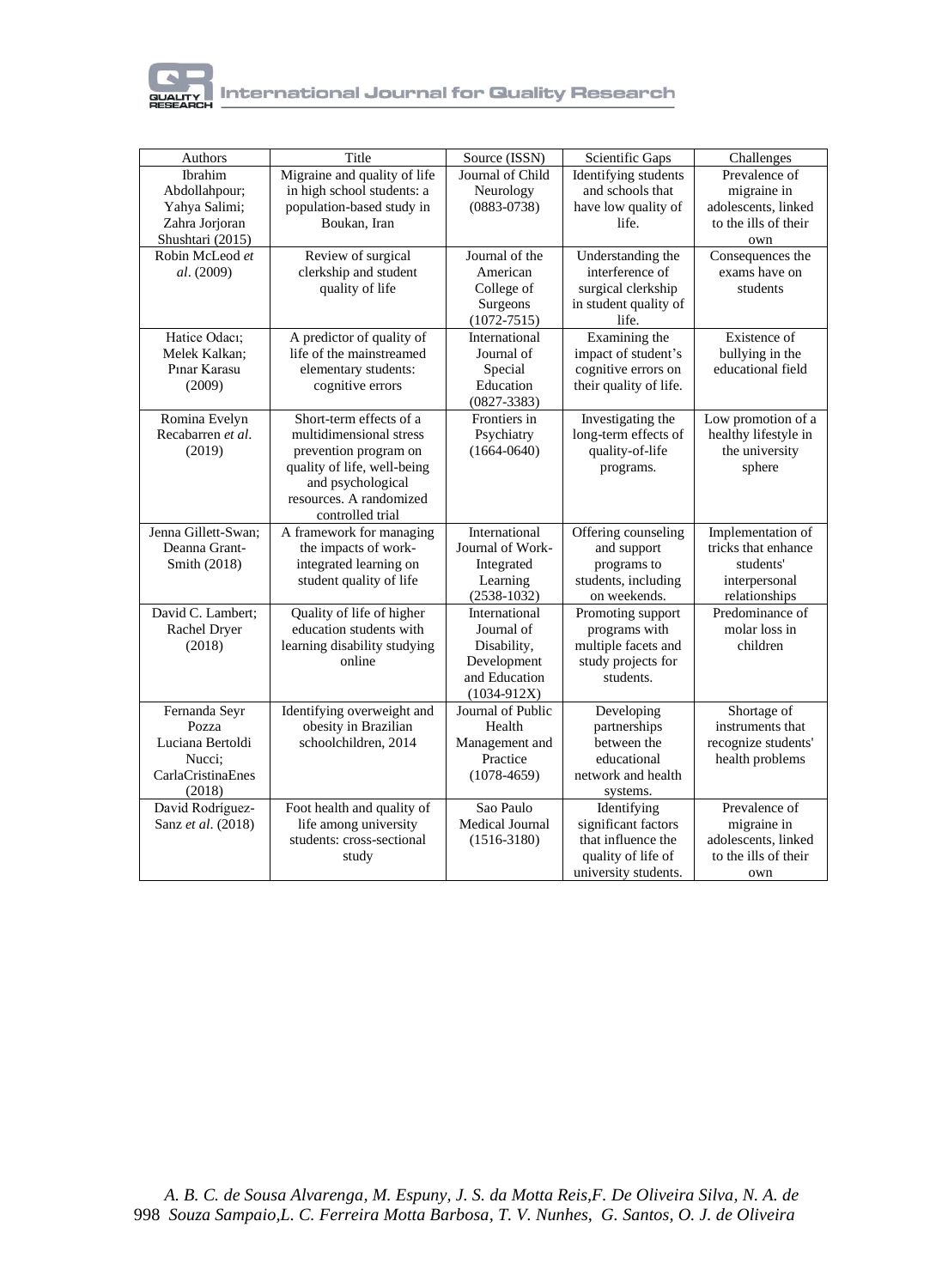## **Appendix B**

| Table B1. Quality Directory |  |
|-----------------------------|--|
|-----------------------------|--|

| Countries              | Population | Healthy<br>Life<br>expectancy | Mortality<br>Rate | Edudation<br>index | Gini<br>index $(\% )$ | <b>GDP</b><br>(Millions<br>$US$$ ) - 2018 | Per capita<br>incomes |
|------------------------|------------|-------------------------------|-------------------|--------------------|-----------------------|-------------------------------------------|-----------------------|
| Albania                | 2873457    | 69.1                          | 0.12              | 0.745              | 0.29                  | 15,147.02                                 | 5074,90               |
| Argentina              | 44271041   | 68.4                          | 0.10              | 0.816              | 0.42                  | 519,871.52                                | 10043,50              |
| Bosnia and Herzegovina | 3507017    | 67.2                          | 0.05              | 0.718              | 0.33                  | 20,183.50                                 | 6037,10               |
| <b>Brazil</b>          | 209288278  | 66                            | 0.14              | 0.686              | 0.51                  | 1,885,482.53                              | 11079,70              |
| Bulgaria               | 7075991    | 66.4                          | 0.07              | 0.805              | 0.37                  | 66,200.85                                 | 8670,60               |
| Chile                  | 18054726   | 69.7                          | 0.07              | 0.800              | 0.48                  | 298,258.02                                | 15111,70              |
| Colombia               | 49065615   | 67.1                          | 0.13              | 0.676              | 0.51                  | 333,568.93                                | 7696,30               |
| Costa Rica             | 4905769    | 70.9                          | 0.08              | 0.719              | 0.49                  | 60,553.90                                 | 9936,60               |
| Croatia                | 4125700    | 69                            | 0.04              | 0.791              | 0.31                  | 60,991.40                                 | 15905,60              |
| Cyprus                 | 1179551    | 73.3                          | 0.02              | 0.808              | 0.34                  | 24,962.00                                 | 31506,90              |
| Czech Republic         | 10591323   | 69.3                          | 0.03              | 0.893              | 0.26                  | 244,987.41                                | 23324,20              |
| Dominican Republic     | 10766998   | 65.2                          | 0.26              | 0.643              | 0.45                  | 85,555.38                                 | 7697,70               |
| Estonia                | 1315480    | 68.2                          | 0.02              | 0.869              | 0.33                  | 30,747.16                                 | 19949,60              |
| Finland                | 5511303    | 71.7                          | 0.02              | 0.905              | 0.27                  | 275,893.68                                | 48805,70              |
| France                 | 67118648   | 73.4                          | 0.03              | 0.840              | 0.33                  | 2,787,863.96                              | 43720,00              |
| Georgia                | 3717100    | 64.9                          | 0.10              | 0.845              | 0.37                  | 17,599.70                                 | 4734,40               |
| Germany                | 82695000   | 71.6                          | 0.03              | 0.940              | 0.32                  | 3,949,548.83                              | 47,490.5              |
| Greece                 | 10760421   | 72                            | 0.03              | 0.838              | 0.36                  | 218,138.37                                | 23,546.6              |
| Hungary                | 9781127    | 66.8                          | 0.04              | 0.815              | 0.30                  | 157,882.91                                | 16,636.2              |
| Indonesia              | 263991379  | 61.7                          | 0.22              | 0.622              | 0.40                  | 1,042,240.31                              | 4,284.7               |
| Ireland                | 4813608    | 72.1                          | 0.03              | 0.918              | 0.32                  | 382,674.36                                | 76,662.7              |
| Italy                  | 60551416   | 73.2                          | 0.03              | 0.791              | 0.35                  | 2,085,764.30                              | 35,433.8              |
| Japan                  | 126785797  | 74.8                          | 0.02              | 0.848              | 0.32                  | 4,954,806.62                              | 48,766.1              |
| Jordan                 | 9702353    | 66.4                          | 0.15              | 0.711              | 0.34                  | 42,231.30                                 | 3,266.7               |
| Kazakhstan             | 18037646   | 63.4                          | 0.10              | 0.814              | 0.27                  | 179,339.99                                | 11,165.5              |
| Latvia                 | 1940740    | 66.2                          | 0.04              | 0.866              | 0.34                  | 34,313.87                                 | 16,216.7              |
| Lithuania              | 2827721    | 66.1                          | 0.04              | 0.879              | 0.37                  | 53,455.17                                 | 17,637.3              |
| Luxembourg             | 599449     | 72.6                          | 0.02              | 0.792              | 0.31                  | 70,919.96                                 | 110,701.9             |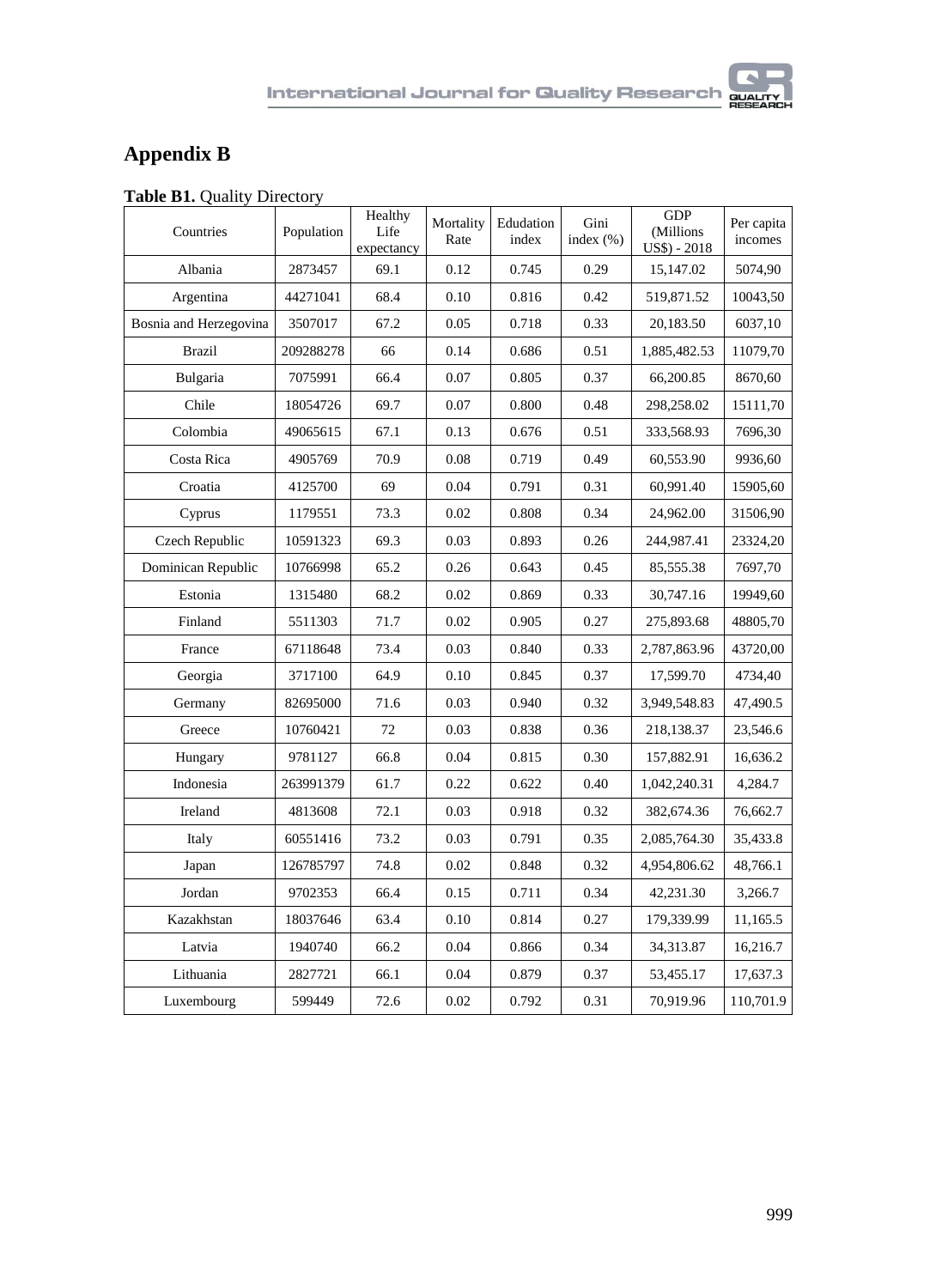

| Countries            | Population | Healthy<br>Life<br>expectancy | Mortality<br>Rate | Edudation<br>index | Gini<br>index $(\% )$ | <b>GDP</b><br>(Millions<br>$US$) - 2018$ | Per capita<br>incomes |
|----------------------|------------|-------------------------------|-------------------|--------------------|-----------------------|------------------------------------------|-----------------------|
| Malaysia             | 31624264   | 66.6                          | 0.07              | 0.719              | 0.46                  | 358,581.94                               | 12,120.1              |
| Malta                | 465292     | 72.2                          | 0.06              | 0.818              | 0.29                  | 14,603.58                                | 28,758.5              |
| Mexico               | 129163276  | 67.7                          | 0.13              | 0.678              | 0.43                  | 1,220,699.48                             | 10,403.5              |
| Moldova              | 3549750    | 63.6                          | 0.14              | 0.710              | 0.26                  | 11,457.41                                | 3,527.4               |
| Montenegro           | 622471     | 68.1                          | 0.04              | 0.790              | 0.32                  | 5,506.77                                 | 8,245.7               |
| Morocco              | 35739580   | 65.3                          | 0.23              | 0.529              | 0.41                  | 117,921.39                               | 3,361.2               |
| <b>Netherlands</b>   | 17132854   | 72.1                          | 3.2               | 0.906              | 0.29                  | 914, 104.85                              | 55,021.0              |
| Panama               | 4098587    | 69.4                          | 14.1%             | 0.692              | 0.50                  | 65.128.20                                | 11,755.1              |
| Peru                 | 32165485   | 67.5                          | 11.9%             | 0.689              | 0.44                  | 222,044.97                               | 6,453.6               |
| Philippines          | 104918090  | 61.7                          | 21.5%             | 0.661              | 0.40                  | 346,841.90                               | 3,190.8               |
| Poland               | 37975841   | 68.5                          | 0.04              | 0.866              | 0.32                  | 587,114.10                               | 16,692.8              |
| Portugal             | 10293718   | 72                            | 0.03              | 0.759              | 0.36                  | 241,274.63                               | 24,035.8              |
| Romania              | 19586539   | 66.6                          | 0.08              | 0.762              | 0.28                  | 241,626.95                               | 11,586.5              |
| Russia               | 144495044  | 63.5                          | 0.07              | 0.832              | 0.38                  | 1,669,583.09                             | 11,844.4              |
| Serbia               | 7022268    | 67.4                          | 0.05              | 0.778              | 0.29                  | 50,597.29                                | 6,886.0               |
| Slovak Republic      | 5439892    | 68.3                          | 0.05              | 0.831              | 0.27                  | 105,820.50                               | 20,574.0              |
| Slovenia             | 2066748    | 70.5                          | 0.02              | 0.886              | 0.25                  | 54,034.36                                | 26,684.2              |
| Sweden               | 10067744   | 72.4                          | 0.02              | 0.904              | 0.29                  | 555,455.37                               | 57,911.2              |
| Switzerland          | 8466017    | 73.5                          | 0.04              | 0.897              | 0.33                  | 705,140.62                               | 79,235.0              |
| Thailand             | 69037513   | 66.8                          | 0.11              | 0.661              | 0.38                  | 506,514.10                               | 6,370.0               |
| Turkey               | 80745020   | 66                            | 0.11              | 0.689              | 0.42                  | 771,350.33                               | 15,069.0              |
| Ukraine              | 44831159   | 64                            | 0.08              | 0.794              | 0.25                  | 130,901.86                               | 3,106.0               |
| United Kingdom       | 66022273   | 71.9                          | 0.04              | 0.914              | 0.33                  | 2,860,667.73                             | 43,324.0              |
| <b>United States</b> | 325719178  | 68.5                          | 0.06              | 0.903              | 0.42                  | 20,580,223.00                            | 55,809.0              |
| Uruguay              | 3456750    | 68.8                          | 0.08              | 0.733              | 0.40                  | 59,596.89                                | 14,597.3              |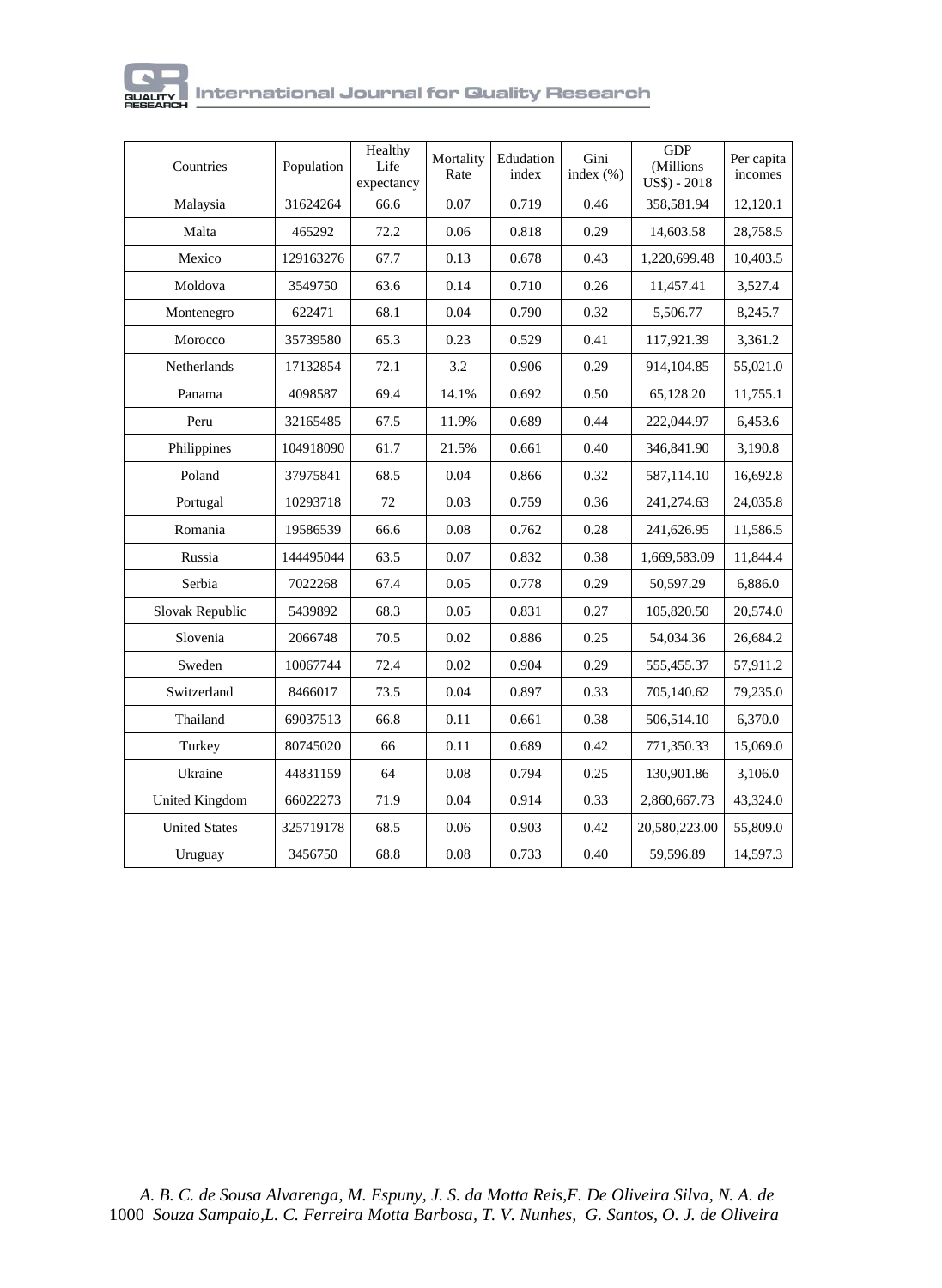# BHAL

## **Appendix C**

| <b>Table C1. PISA</b> |  |
|-----------------------|--|
|-----------------------|--|

|                           | Average PISA |       |         | Best and Low<br>Performance |                         | Diffence                      | Stud.<br>Without<br>Material |           |                                           |                                 |                             | Diff Felt                 |
|---------------------------|--------------|-------|---------|-----------------------------|-------------------------|-------------------------------|------------------------------|-----------|-------------------------------------------|---------------------------------|-----------------------------|---------------------------|
| Countries                 | Reading      | Math. | Science | Best<br>$5 - 6$             | Below<br>$\overline{2}$ | Adva.<br>Disad. in<br>Reading | Adva.(%)                     | Disad.(%) | Stud. Who<br>Have Been<br><b>Bullying</b> | Stud.<br>Satisfied<br>With Life | Stud.<br>Sometimes<br>Happy | Bad and<br>From<br>School |
| Albania                   | 405          | 437   | 417     | 2.5                         | 29.7                    | 61                            | 40.7                         | 70.7      | 25                                        | 86                              | 95                          | $\overline{7}$            |
| Argentina                 | 402          | 379   | 404     | 1.2                         | 41.4                    | 102                           | 23.0                         | 58.2      | 32                                        | 70                              | 92                          | 18                        |
| Bosnia and<br>Herzegovina | 403          | 406   | 398     | 1.0                         | 41.3                    | 58                            | 47.4                         | 66.8      | 25                                        | 76                              | 92                          | 13                        |
| <b>Brazil</b>             | 413          | 384   | 404     | 2.5                         | 43.2                    | 97                            | 6.2                          | 52.0      | 29                                        | 65                              | 90                          | 12                        |
| Bulgaria                  | 420          | 436   | 424     | 5.5                         | 31.9                    | 106                           | 17.2                         | 29.5      | 34                                        | 65                              | 87                          | 16                        |
| Chile                     | 452          | 417   | 444     | 3.5                         | 23.5                    | 87                            | 18.0                         | 25.6      | 24                                        | 64                              | 94                          | 15                        |
| Colombia                  | 412          | 391   | 413     | 1.5                         | 39.9                    | 86                            | 29.0                         | 85.2      | 32                                        | 73                              | 93                          | 10                        |
| Costa Rica                | 426          | 402   | 416     | 0.9                         | 33.5                    | 83                            | 51.1                         | 56.7      | 24                                        | 79                              | 95                          | 18                        |
| Croatia                   | 479          | 464   | 472     | 8.5                         | 14.1                    | 63                            | 52.8                         | 56.2      | 18                                        | 76                              | 94                          | 16                        |
| Cyprus                    | 424          | 451   | 439     | 5.9                         | 25.7                    | 69                            | 0.0                          | 53.4      | 34                                        | 63                              | 88                          | 12                        |
| Czech<br>Republic         | 490          | 499   | 497     | 16.6                        | 10.5                    | 105                           | 25.0                         | 37.9      | 30                                        | 65                              | 86                          | 12                        |
| Dominican<br>Republic     | 342          | 325   | 336     | 0.1                         | 75.5                    | 65                            | 19.8                         | 69.7      | 44                                        | 79                              | 92                          | 12                        |
| Estonia                   | 523          | 523   | 530     | 22.5                        | 4.2                     | 61                            | 19.8                         | 39.3      | 25                                        | 70                              | 89                          | 19                        |
| Finland                   | 520          | 507   | 522     | 21.0                        | 7.0                     | 79                            | 20.6                         | 19.2      | 18                                        | 78                              | 91                          | 30                        |
| France                    | 493          | 495   | 493     | 15.9                        | 12.5                    | 107                           | 11.0                         | 16.3      | 20                                        | 70                              | 94                          | 28                        |
| Georgia                   | 380          | 398   | 383     | 1.2                         | 48.7                    | 68                            | 32.6                         | 47.8      | 24                                        | 74                              | 74                          | 15                        |
| Germany                   | 498          | 500   | 503     | 19.1                        | 12.8                    | 113                           | 37.5                         | 42.9      | 23                                        | 67                              | 92                          | 22                        |
| Greece                    | 457          | 451   | 452     | 6.2                         | 19.9                    | 84                            | 46.3                         | 62.6      | 27                                        | 65                              | 89                          | 12                        |
| Hungary                   | 476          | 481   | 481     | 11.3                        | 15.5                    | 113                           | 45.8                         | 52.6      | 23                                        | 68                              | 92                          | 21                        |
| Indonesia                 | 371          | 379   | 396     | 0.6                         | 51.7                    | 52                            | 36.9                         | 69.4      | 41                                        | 70                              | 62                          | $\overline{4}$            |
| Ireland                   | 518          | 500   | 496     | 15.4                        | 7.5                     | 75                            | 15.3                         | 40.9      | 23                                        | 61                              | 96                          | 24                        |
| Italy                     | 476          | 487   | 468     | 12.1                        | 13.8                    | 75                            | 15.2                         | 40.8      | 24                                        | 67                              | 91                          | 12                        |
| Japan                     | 504          | 725   | 529     | 23.3                        | 6.4                     | 72                            | 42.2                         | 67.4      | 17                                        | 50                              | 91                          | 17                        |
| Jordan                    | 419          | 400   | 429     | 1.4                         | 28.4                    | 64                            | 34.5                         | 62.1      | 38                                        | 62                              | 81                          | 6                         |
| Kazakhstan                | 387          | 423   | 397     | 2.2                         | 37.7                    | 40                            | 35.2                         | 57.4      | 32                                        | 87                              | 93                          | 10                        |
| Latvia                    | 479          | 496   | 487     | 11.3                        | 9.2                     | 65                            | 15.1                         | 22.8      | 35                                        | 69                              | 87                          | 19                        |
| Lithuania                 | 476          | 481   | 481     | 11.1                        | 13.9                    | 89                            | 31.9                         | 21.9      | 23                                        | 75                              | 90                          | 17                        |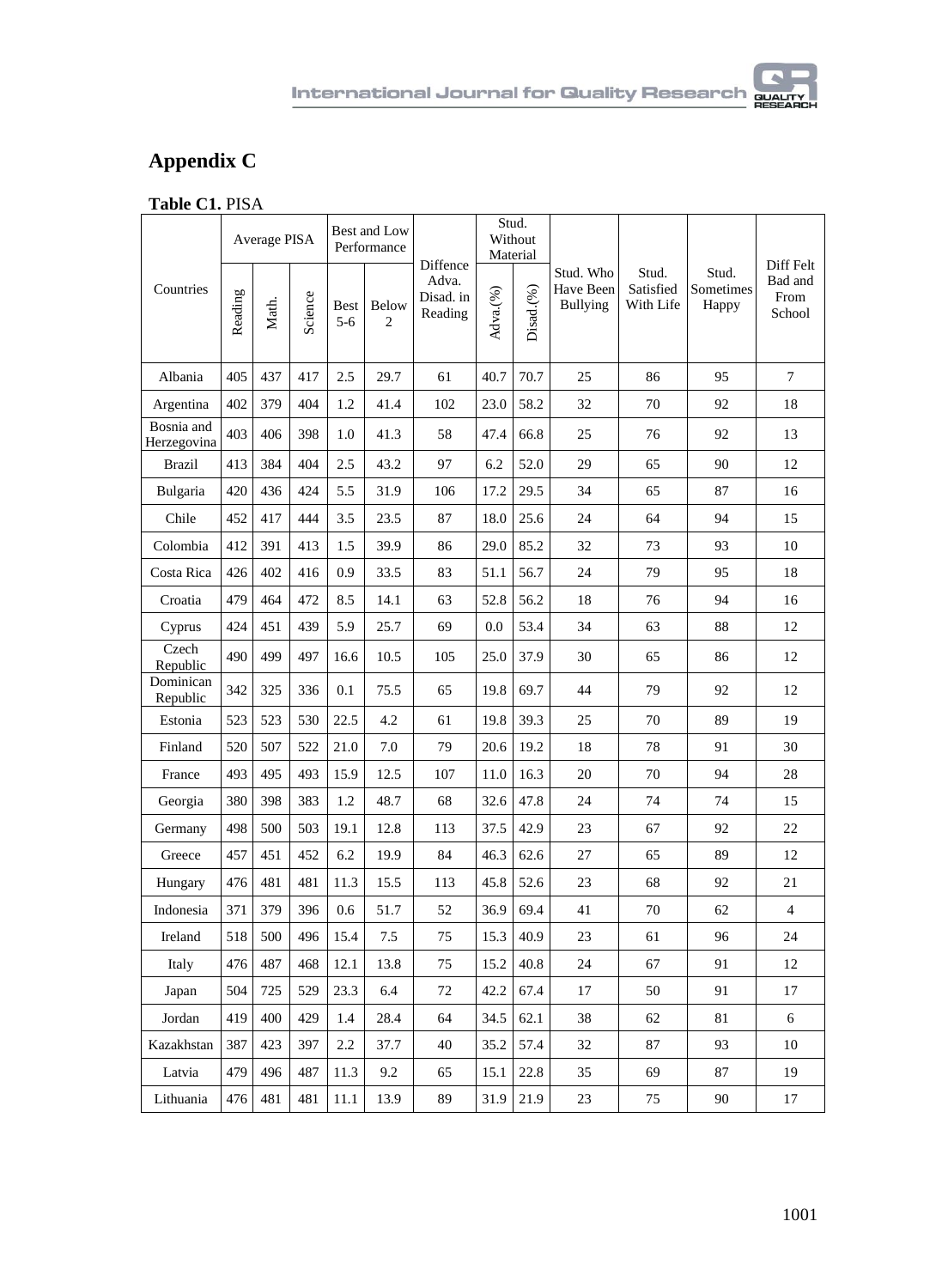

|                      | Average PISA |       |         | Best and Low<br>Performance |            |                                           | Stud. Without<br>Material |              |                                           |                                 |                             |                                        |
|----------------------|--------------|-------|---------|-----------------------------|------------|-------------------------------------------|---------------------------|--------------|-------------------------------------------|---------------------------------|-----------------------------|----------------------------------------|
| Countries            | Reading      | Math. | Science | <b>Best</b><br>$5 - 6$      | Below<br>2 | Diffence<br>Adva.<br>Disad. in<br>Reading | Adva.(%)                  | $Disad.$ $%$ | Stud. Who<br>Have Been<br><b>Bullying</b> | Stud.<br>Satisfied<br>With Life | Stud.<br>Sometimes<br>Happy | Diff Felt<br>Bad and<br>From<br>School |
| Luxembourg           | 470          | 483   | 477     | 14.4                        | 17.4       | 122                                       | 0.0                       | 0.1          | 21                                        | 68                              | 91                          | 24                                     |
| Malaysia             | 415          | 440   | 438     | 2.7                         | 27.8       | 89                                        | 13.5                      | 27.8         | 36                                        | 63                              | 94                          | 13                                     |
| Malta                | 448          | 472   | 457     | 11.3                        | 22.6       | 85                                        | 0.7                       | 40.6         | 32                                        | 60                              | 94                          | 14                                     |
| Mexico               | 420          | 409   | 419     | 1.1                         | 35.0       | 81                                        | 24.7                      | 69.2         | 23                                        | 83                              | 96                          | 12                                     |
| Moldova              | 424          | 421   | 428     | 3.2                         | 30.5       | 102                                       | 58.9                      | 65.3         | 24                                        | 77                              | 92                          | 13                                     |
| Montenegro           | 421          | 430   | 415     | 2.3                         | 31.5       | 55                                        | 43.7                      | 31.7         | 25                                        | 75                              | 93                          | 16                                     |
| Morocco              | 359          | 368   | 377     | 0.1                         | 60.2       | 51                                        | 54.3                      | 75.1         | 44                                        | 62                              | 88                          | 9                                      |
| Netherlands          | 485          | 519   | 503     | 21.8                        | 10.8       | 88                                        | 20.9                      | 7.1          | 12                                        | 79                              | 97                          | 21                                     |
| Panama               | 377          | 353   | 365     | 0.3                         | 59.5       | 95                                        | 26.6                      | 71.3         | 33                                        | 77                              | 95                          | 10                                     |
| Peru                 | 401          | 400   | 404     | 1.4                         | 42.8       | 110                                       | 19.6                      | 74.6         | 22                                        | 68                              | 96                          | 13                                     |
| Philippines          | 340          | 353   | 357     | 0.2                         | 71.8       | 88                                        | 15.9                      | 70.0         | 65                                        | 66                              | 95                          | 6                                      |
| Poland               | 512          | 516   | 511     | 21.2                        | 6.7        | 90                                        | 18.0                      | 27.2         | 26                                        | 62                              | 87                          | 18                                     |
| Portugal             | 492          | 492   | 492     | 15.2                        | 12.6       | 95                                        | 34.8                      | 39.7         | 14                                        | 69                              | 96                          | 23                                     |
| Romania              | 428          | 430   | 426     | 4.1                         | 29.8       | 109                                       | 22.6                      | 51.6         | 34                                        | 80                              | 93                          | 17                                     |
| Russia               | 479          | 488   | 478     | 10.8                        | 11.2       | 67                                        | 26.2                      | 55.0         | 37                                        | 69                              | 85                          | 17                                     |
| Serbia               | 439          | 448   | 440     | 6.7                         | 24.7       | 73                                        | 40.0                      | 68.3         | 26                                        | 74                              | 90                          | 20                                     |
| Slovak<br>Republic   | 458          | 486   | 464     | 12.8                        | 16.9       | 106                                       | 49.8                      | 63.2         | 28                                        | 70                              | 87                          | 11                                     |
| Slovenia             | 495          | 509   | 507     | 17.3                        | 8.0        | 80                                        | 12.3                      | 41.0         | 21                                        | 64                              | 83                          | 16                                     |
| Sweden               | 506          | 502   | 499     | 19.4                        | 10.5       | 89                                        | 5.8                       | 11.6         | 19                                        | 67                              | 88                          | 26                                     |
| Switzerland          | 484          | 515   | 495     | 19.8                        | 10.7       | 104                                       | 14.2                      | 21.0         | 22                                        | 73                              | 95                          | 21                                     |
| Thailand             | 393          | 419   | 426     | 2.7                         | 34.6       | 69                                        | 23.9                      | 84.3         | 27                                        | 73                              | 92                          | 8                                      |
| Turkey               | 466          | 454   | 468     | 6.6                         | 17.1       | 76                                        | 2.7                       | 27.0         | 24                                        | 44                              | 81                          | 16                                     |
| Ukraine              | 466          | 453   | 469     | 7.5                         | 17.5       | 90                                        | 73.4                      | 80.8         | 22                                        | 82                              | 91                          | 18                                     |
| United<br>Kingdom    | 504          | 502   | 505     | 19.4                        | 9.0        | 80                                        | 18.5                      | 26.3         | 27                                        | 53                              | 93                          | 23                                     |
| <b>United States</b> | 505          | 478   | 502     | 17.1                        | 12.6       | 99                                        | 13.1                      | 17.6         | 26                                        | 61                              | 91                          | 23                                     |
| Uruguay              | 427          | 418   | 426     | 2.4                         | 31.9       | 99                                        | 14.5                      | 35.8         | 26                                        | 73                              | 94                          | 14                                     |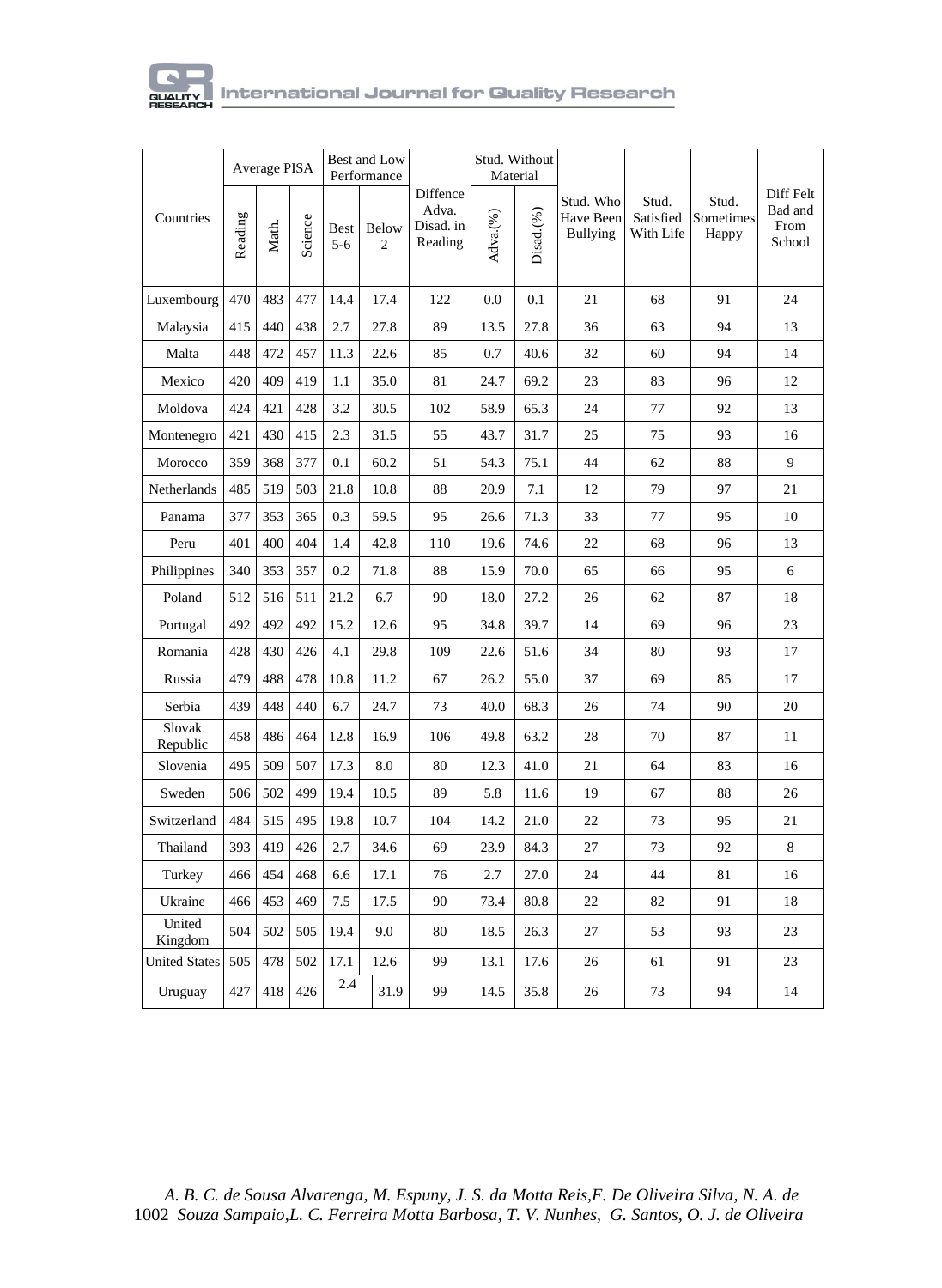## **Appendix D**

|  | Table D1. Percentage Conversion |
|--|---------------------------------|
|  |                                 |

| Countries              | Mortality<br>Rate | Gini index (%) | Top-performing and<br>low in all three<br>subjects (below 2) % | Stud. without material<br>disadvantaged (%) | Stud.<br>Who<br>Have<br>Been<br><b>Bullying</b> |
|------------------------|-------------------|----------------|----------------------------------------------------------------|---------------------------------------------|-------------------------------------------------|
| Albania                | 0.88              | 0.710          | 0.703                                                          | 0.293                                       | 0.750                                           |
| Argentina              | 0.90              | 0.576          | 0.586                                                          | 0.418                                       | 0.680                                           |
| Bosnia and Herzegovina | 0.95              | 0.673          | 0.587                                                          | 0.332                                       | 0.750                                           |
| <b>Brazil</b>          | 0.87              | 0.487          | 0.568                                                          | 0.480                                       | 0.710                                           |
| Bulgaria               | 0.94              | 0.626          | 0.681                                                          | 0.705                                       | 0.660                                           |
| Chile                  | 0.93              | 0.523          | 0.765                                                          | 0.744                                       | 0.760                                           |
| Colombia               | 0.87              | 0.492          | 0.601                                                          | 0.148                                       | 0.680                                           |
| Costa Rica             | 0.92              | 0.513          | 0.665                                                          | 0.433                                       | 0.760                                           |
| Croatia                | 0.96              | 0.692          | 0.859                                                          | 0.438                                       | 0.820                                           |
| Cyprus                 | 0.98              | 0.660          | 0.743                                                          | 0.466                                       | 0.660                                           |
| Czech Republic         | 0.98              | 0.741          | 0.895                                                          | 0.621                                       | 0.700                                           |
| Dominican Republic     | 0.75              | 0.547          | 0.245                                                          | 0.303                                       | 0.560                                           |
| Estonia                | 0.98              | 0.673          | 0.958                                                          | 0.607                                       | 0.750                                           |
| Finland                | 0.98              | 0.729          | 0.93                                                           | 0.808                                       | 0.820                                           |
| France                 | 0.97              | 0.673          | 0.875                                                          | 0.837                                       | 0.800                                           |
| Georgia                | 0.91              | 0.635          | 0.513                                                          | 0.522                                       | 0.760                                           |
| Germany                | 0.97              | 0.683          | 0.872                                                          | 0.571                                       | 0.770                                           |
| Greece                 | 0.97              | 0.640          | 0.801                                                          | 0.374                                       | 0.730                                           |
| Hungary                | 0.96              | 0.696          | 0.845                                                          | 0.474                                       | 0.770                                           |
| Indonesia              | 0.78              | 0.605          | 0.483                                                          | 0.306                                       | 0.590                                           |
| Ireland                | 0.97              | 0.681          | 0.925                                                          | 0.591                                       | 0.770                                           |
| Italy                  | 0.97              | 0.653          | 0.862                                                          | 0.592                                       | 0.760                                           |
| Japan                  | 0.98              | 0.679          | 0.936                                                          | 0.326                                       | 0.830                                           |
| Jordan                 | 0.85              | 0.663          | 0.716                                                          | 0.379                                       | 0.620                                           |
| Kazakhstan             | 0.90              | 0.731          | 0.623                                                          | 0.426                                       | 0.680                                           |
| Latvia                 | 0.96              | 0.658          | 0.908                                                          | 0.772                                       | 0.650                                           |
| Lithuania              | 0.96              | 0.626          | 0.861                                                          | 0.781                                       | 0.770                                           |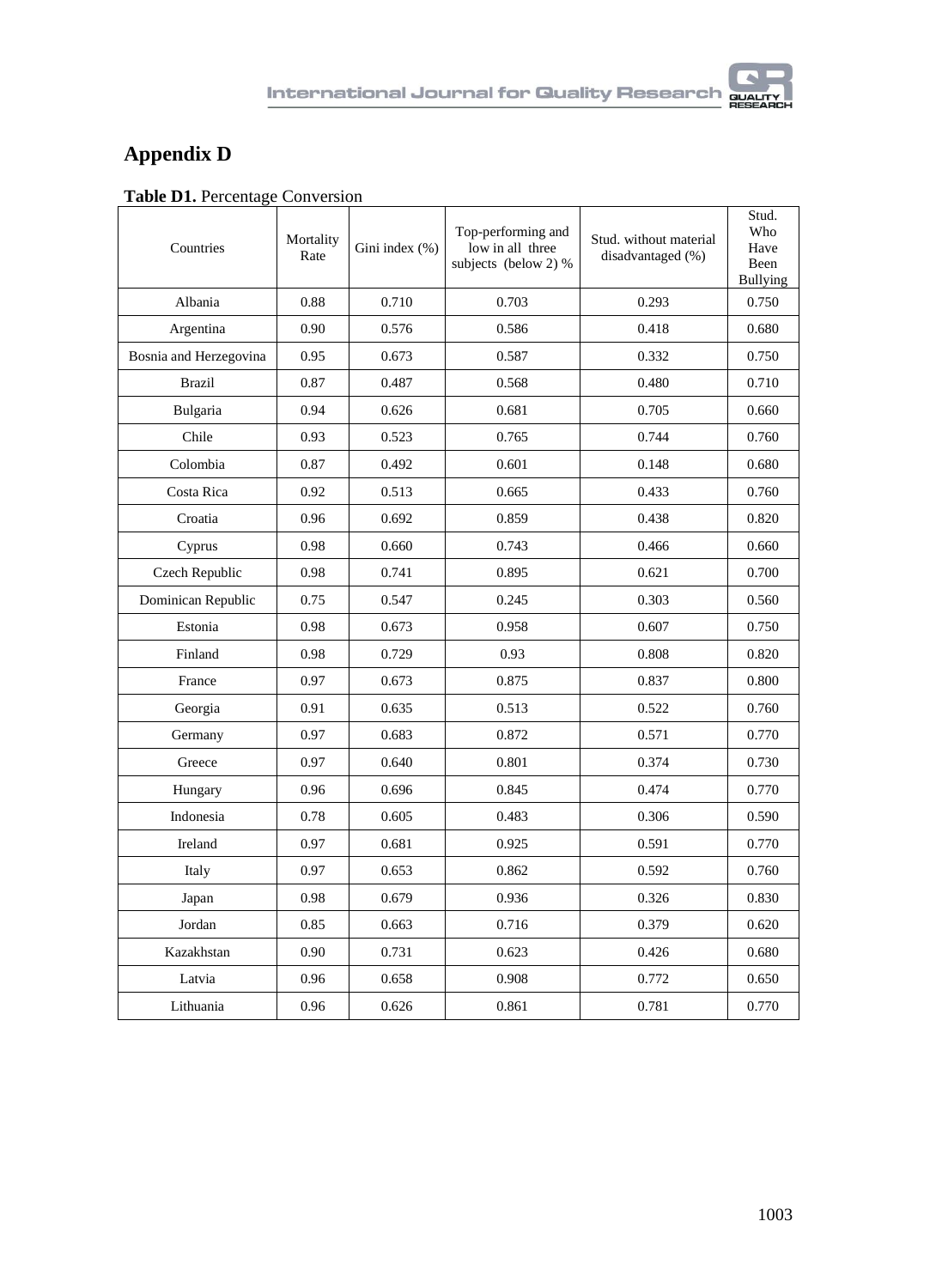

| Countries            | Mortality<br>Rate | Gini index<br>(% ) | Top-performing and<br>low in all three<br>subjects (below 2) % | Stud, without material<br>disadvantaged (%) | Stud. Who<br>Have Been<br>Bullying |  |
|----------------------|-------------------|--------------------|----------------------------------------------------------------|---------------------------------------------|------------------------------------|--|
| Luxembourg           | 0.98              | 0.688              | 0.826                                                          | 0.999                                       | 0.790                              |  |
| Malaysia             | 0.93              | 0.537              | 0.722                                                          | 0.722                                       | 0.640                              |  |
| Malta                | 0.94              | 0.710              | 0.774                                                          | 0.594                                       | 0.680                              |  |
| Mexico               | 0.87              | 0.566              | 0.65                                                           | 0.308                                       | 0.770                              |  |
| Moldova              | 0.86              | 0.737              | 0.695                                                          | 0.347                                       | 0.760                              |  |
| Montenegro           | 0.97              | 0.681              | 0.685                                                          | 0.683                                       | 0.750                              |  |
| Morocco              | 0.77              | 0.593              | 0.398                                                          | 0.249                                       | 0.560                              |  |
| <b>Netherlands</b>   | $-2.20$           | 0.707              | 0.892                                                          | 0.929                                       | 0.880                              |  |
| Panama               | 0.86              | 0.496              | 0.405                                                          | 0.287                                       | 0.670                              |  |
| Peru                 | 0.88              | 0.562              | 0.572                                                          | 0.254                                       | 0.780                              |  |
| Philippines          | 0.79              | 0.599              | 0.282                                                          | 0.300                                       | 0.350                              |  |
| Poland               | 0.96              | 0.682              | 0.933                                                          | 0.728                                       | 0.740                              |  |
| Portugal             | 0.97              | 0.645              | 0.874                                                          | 0.603                                       | 0.860                              |  |
| Romania              | 0.92              | 0.717              | 0.702                                                          | 0.484                                       | 0.660                              |  |
| Russia               | 0.93              | 0.623              | 0.888                                                          | 0.450                                       | 0.630                              |  |
| Serbia               | 0.95              | 0.715              | 0.753                                                          | 0.317                                       | 0.740                              |  |
| Slovak Republic      | 0.95              | 0.735              | 0.831                                                          | 0.368                                       | 0.720                              |  |
| Slovenia             | 0.98              | 0.746              | 0.92                                                           | 0.590                                       | 0.790                              |  |
| Sweden               | 0.98              | 0.708              | 0.895                                                          | 0.884                                       | 0.810                              |  |
| Switzerland          | 0.96              | 0.675              | 0.893                                                          | 0.790                                       | 0.780                              |  |
| Thailand             | 0.90              | 0.622              | 0.654                                                          | 0.157                                       | 0.730                              |  |
| Turkey               | 0.89              | 0.581              | 0.829                                                          | 0.730                                       | 0.760                              |  |
| Ukraine              | 0.92              | 0.750              | 0.825                                                          | 0.192                                       | 0.780                              |  |
| United Kingdom       | 0.96              | 0.668              | 0.91                                                           | 0.737                                       | 0.730                              |  |
| <b>United States</b> | 0.94              | 0.585              | 0.874                                                          | 0.824                                       | 0.740                              |  |
| Uruguay              | 0.92              | 0.603              | 0.681                                                          | 0.642                                       | 0.740                              |  |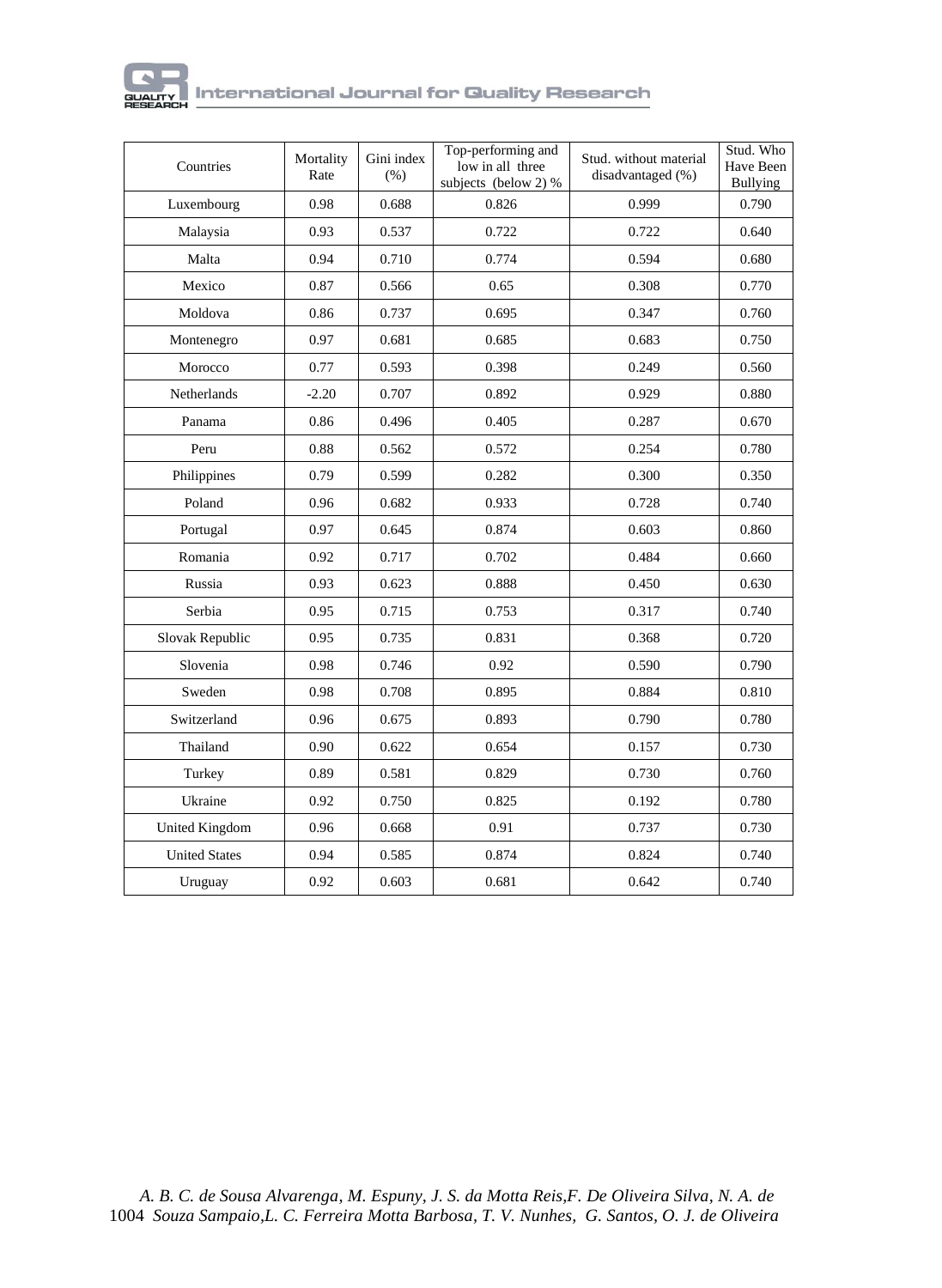

### **Appendix E**

|                               |                          |            |                            |                |                        |            |                                     |                   | $\begin{array}{c}\n\sqrt{8107} \\ \hline\n\end{array}$ WSId<br>as is not |                      | Performance<br>Now<br>Best and |                      |                                    | but2<br>Waterial<br><u>IsrahaM</u>                                       |                                       |                                                  |                                       |                                                                       |                                    |                                                         |
|-------------------------------|--------------------------|------------|----------------------------|----------------|------------------------|------------|-------------------------------------|-------------------|--------------------------------------------------------------------------|----------------------|--------------------------------|----------------------|------------------------------------|--------------------------------------------------------------------------|---------------------------------------|--------------------------------------------------|---------------------------------------|-----------------------------------------------------------------------|------------------------------------|---------------------------------------------------------|
|                               |                          | Population | Healthy Life<br>Expectancy | Mortality Rate | <b>Index Education</b> | Index Gini | <b>GDP</b> (Million<br>US\$) - 2018 | Income Per Capita | Reading                                                                  | Math                 | Science                        | Best 5-6             | Below 2                            | Disad. in Reading<br>Diffence Adva.                                      | Adva.                                 | Disad.                                           | Stud Who Have<br><b>Been Bullying</b> | Stud. Satisfied<br>With Life                                          | Stud, Sometimes<br>Happy           | Diff. Stud. Felt Bad<br>and From School                 |
|                               |                          |            | $-0.2365$                  | $-0.2766$      | $-0.1436$              | -0.3415    | 0.715                               | 0.0143            | $-0.0304$                                                                | $-0.1035$            | $-0.0037$                      | 0.0038               | $-0.0969$                          | $-0.0165$                                                                | 0.1181                                | $-0.0807$                                        | $-0.1902$                             | $-0.2515$                                                             | $-0.3016$                          | $-0.1039$                                               |
| Healthy Life Mortality        | Population Expectancy    |            |                            | 0.6737         | 0.5311                 | 0.2047     | 0.1224                              | 0.7082            | 0.5979                                                                   | 0.5858               | 0.5737                         | 0.6114               | 0.5621                             | 0.2718                                                                   | 0.3081                                | 0.4493                                           | 0.5917                                | $-0.2535$                                                             | 0.3765                             | 0.5316                                                  |
|                               | Rate                     |            |                            |                | 0.8218                 | 0.5032     | 0.1055                              | 0.5453            | 0.8248                                                                   | 0.7520               | 0.8047                         | 0.7104               | 0.8693                             | 0.2615                                                                   | $-0.1576$                             | 0.5882                                           | 0.6869                                | $-0.1574$                                                             | 0.2160                             | 0.6662                                                  |
| Index                         | Education                |            |                            |                |                        | 0.5427     | 0.2473                              | 0.5888            | 0.8047                                                                   | 0.8189               | 0.7841                         | 0.7987               | 0.7861                             | 0.2422                                                                   | 0.2004                                | 0.6305                                           | 0.5004                                | $-0.1359$                                                             | 0.0823                             | 0.6841                                                  |
| Index                         | Gm                       |            |                            |                |                        |            | $-0.1154$                           | 0.2876            | 0.468                                                                    | 0.6207               | 0.5156                         | 0.5220               | 0.5460                             |                                                                          |                                       |                                                  | 0.3243                                | 0.1156                                                                |                                    |                                                         |
| Million capita<br><b>GDP</b>  | US\$)                    |            |                            |                |                        |            |                                     | 0.2966            | 0.2711 0.6170                                                            |                      | 0.2667                         | 0.2883               | 0.1928                             | $-0.0219$ $0.1444$ $0.3483$ $0.2677$ $0.1972$ $0.2382$ $0.2502$ $0.2051$ | $-0.2100$ 0.1344 0.4312 0.1681 0.1737 | 0.2011 0.2078 0.6453 0.6175 0.6128 0.5992 0.6123 | 0.0890                                |                                                                       | $-0.0588$ 0.0235 0.1995            | 0.3083 0.2441 0.6533 0.7504 0.6615 0.6932 0.7041 0.6467 |
| Per                           |                          |            |                            |                |                        |            |                                     |                   |                                                                          | 0.1861 0.6250 0.9363 | 0.6127                         |                      |                                    |                                                                          |                                       |                                                  |                                       |                                                                       |                                    |                                                         |
|                               | incomes Reading          |            |                            |                |                        |            |                                     |                   |                                                                          |                      | 0.9772                         | 0.7056 0.9020 0.9237 | 0.5440 0.9578 0.9537 0.9632 0.8269 |                                                                          |                                       |                                                  | 0.4304 0.6521 0.6040 0.6152           | $-0.2640$ $-0.2538$ $-0.3203$ $-0.2804$ $-0.3506$ $-0.3237$ $-0.2782$ |                                    |                                                         |
| Average PISA                  | Math                     |            |                            |                |                        |            |                                     |                   |                                                                          | $\overline{ }$       | 0.9656                         |                      |                                    |                                                                          |                                       |                                                  |                                       |                                                                       | 0.1109 0.0740 0.0548 0.0760 0.0751 |                                                         |
|                               | Science Best 5-6 Below 2 |            |                            |                |                        |            |                                     |                   |                                                                          |                      | $\overline{ }$                 | 0.9272               |                                    |                                                                          | 0.1692                                |                                                  |                                       |                                                                       |                                    |                                                         |
| Best and Low<br>Performance   |                          |            |                            |                |                        |            |                                     |                   |                                                                          |                      |                                |                      |                                    |                                                                          | 0.2433                                |                                                  | 0.5208                                |                                                                       |                                    |                                                         |
|                               |                          |            |                            |                |                        |            |                                     |                   |                                                                          |                      |                                |                      |                                    |                                                                          | 0.1224                                | 0.583                                            | 0.6664                                |                                                                       |                                    |                                                         |
| Adva Disad<br>Diffence        | in Reading               |            |                            |                |                        |            |                                     |                   |                                                                          |                      |                                |                      |                                    | -                                                                        | 0.2184                                | 0.3046                                           | 0.2223                                | $-0.1093$                                                             | 0.3022                             | 0.3775                                                  |
| Material                      | Adva. Disad.             |            |                            |                |                        |            |                                     |                   |                                                                          |                      |                                |                      |                                    |                                                                          | $\overline{ }$                        | 0.5625                                           | 0.0838 0.3754                         |                                                                       |                                    |                                                         |
|                               |                          |            |                            |                |                        |            |                                     |                   |                                                                          |                      |                                |                      |                                    |                                                                          |                                       |                                                  |                                       | $-0.3997 - 0.2673$                                                    | 0.0250 0.0484                      | 0.2185 0.6807                                           |
| Stud Without Stud Who<br>Have | Bullying<br>Been         |            |                            |                |                        |            |                                     |                   |                                                                          |                      |                                |                      |                                    |                                                                          |                                       |                                                  |                                       | 0,0771                                                                | 0,2260                             | 0,5961                                                  |
| Satisfied<br>Stud.            | With Life                |            |                            |                |                        |            |                                     |                   |                                                                          |                      |                                |                      |                                    |                                                                          |                                       |                                                  |                                       |                                                                       | 0.2493                             | $-0.1084$                                               |
| Sometimes<br>Stud.            | Happy                    |            |                            |                |                        |            |                                     |                   |                                                                          |                      |                                |                      |                                    |                                                                          |                                       |                                                  |                                       |                                                                       |                                    | 0.2681                                                  |
| <b>DiffFelt</b><br>Bad and    | School<br>From           |            |                            |                |                        |            |                                     |                   |                                                                          |                      |                                |                      |                                    |                                                                          |                                       |                                                  |                                       |                                                                       |                                    |                                                         |

**Table E1.** Correlation matrix between social economic, educational and quality of life variables